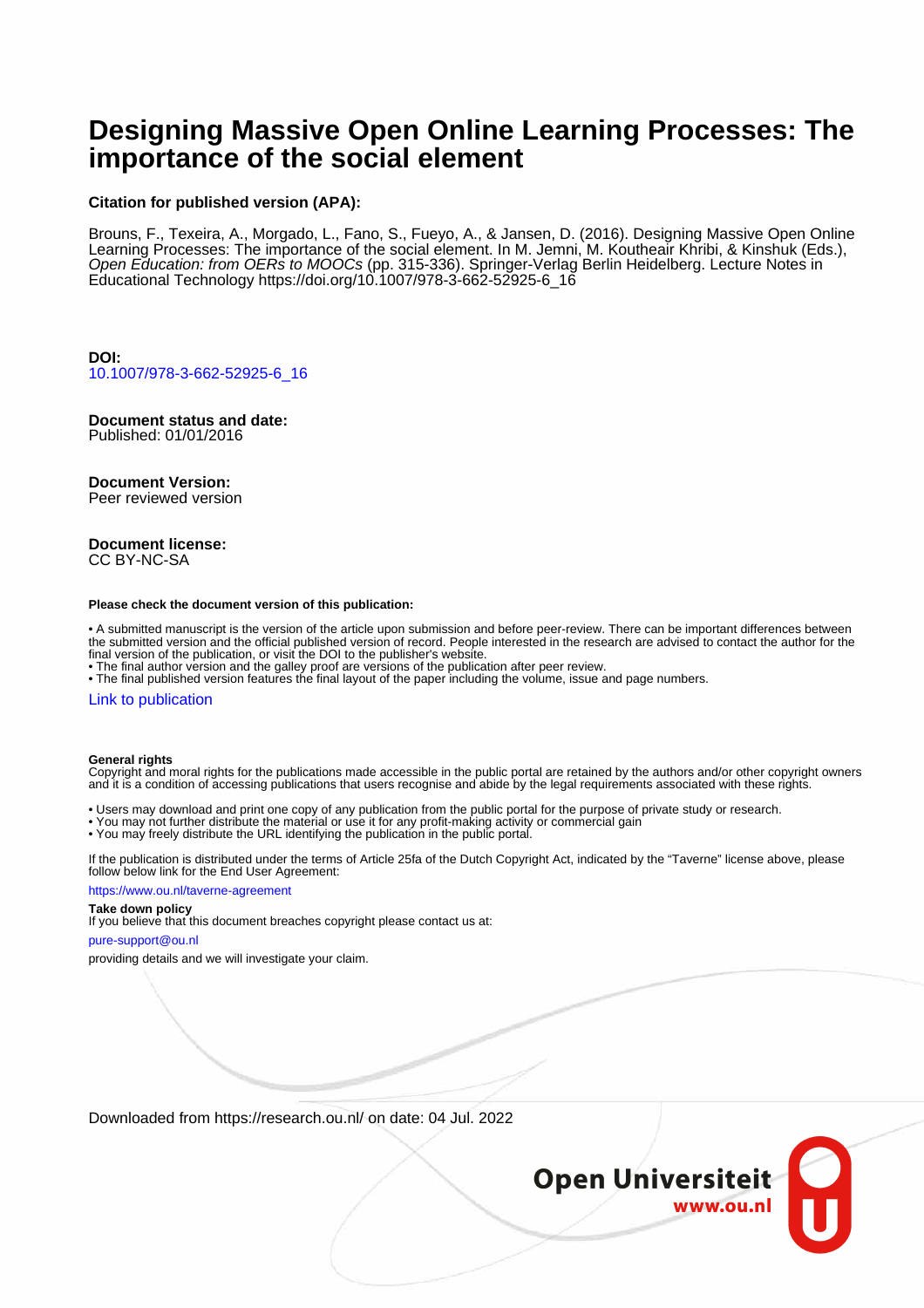# Chapter # - will be assigend by editors

# **DESIGNING MASSIVE OPEN ONLINE LEARNING PROCESSES: THE IMPORTANCE OF THE SOCIAL ELEMENT**

AUTHOR(s) - Francis Brouns, António Teixeira, Lina Morgado, Santiago Fano, Aquilina Fueyo and Darco Jansen

- Abstract: MOOCs as provision of open and online education have become phenomena in higher education that can't be dismissed. While MOOCs might have originated in the US, the model used there does not fit well with the European take on education. In this chapter we describe an alternative more collaborative approach of MOOC design. This approach is based on a model already tested in practice and has been further elaborated and evaluated in the ECO project. The pedagogical framework is based on the notion that MOOCs should be designed to accommodate the specific context of open online education with its heterogeneity of learner needs. It differs very much from a traditional classroom approach and needs to put the learner center-stage in a social networked learning environment. We describe the characteristics of such a pedagogical framework and explain how digital inclusion, ubiquitous learning and gamification can provide affordances for active participation of learners that meet the learners' needs. We illustrate how these aspects have been implemented in ECO sMOOCs and provide the first, positive, user evaluations of this approach.
- Key words: open online education, sMOOC, European MOOC design, social, connectivist, collaborative model

# **1. INTRODUCTION**

The significant public awareness and media impact of the phenomena of MOOCs - the massive open online courses, has caught everyone by surprise,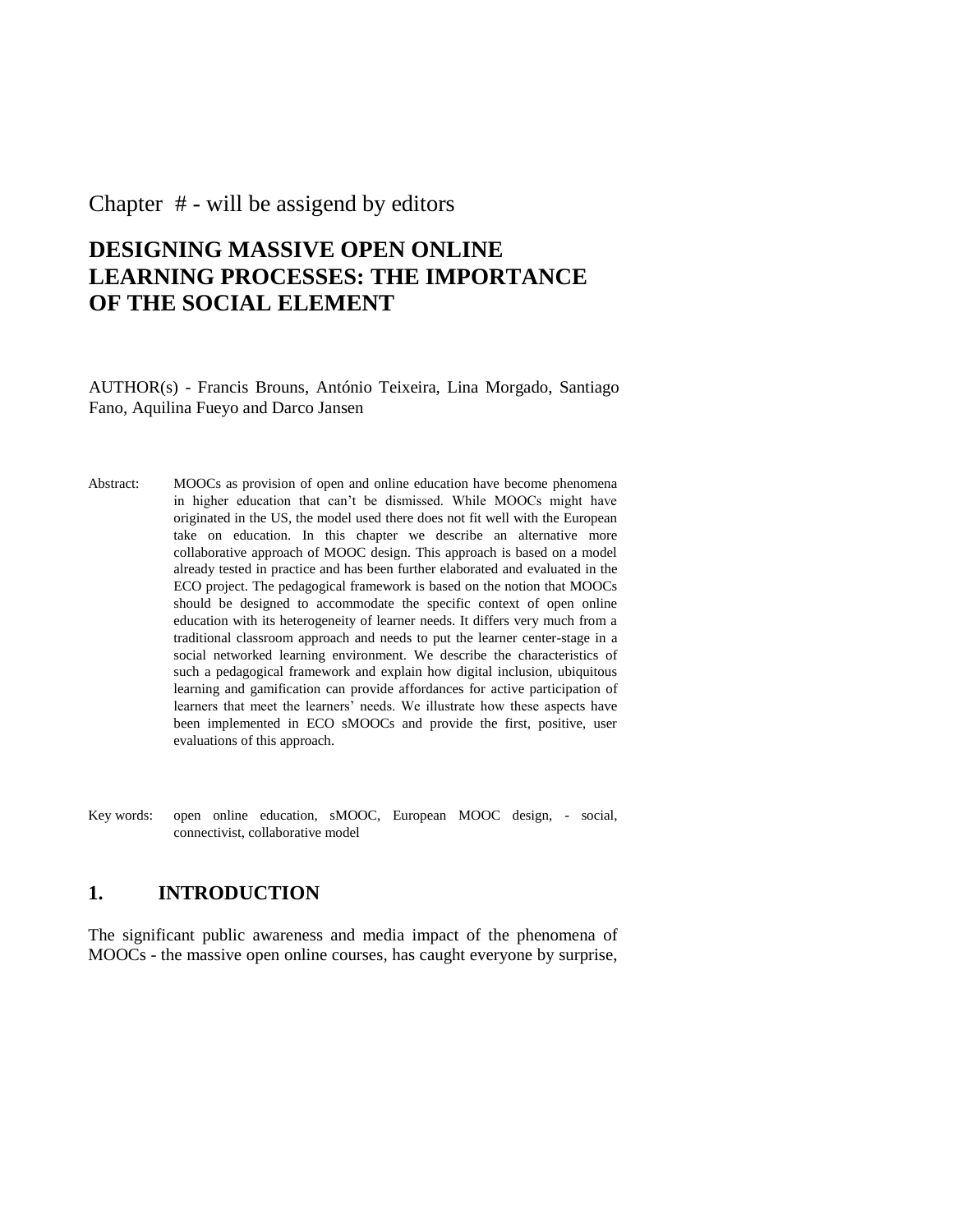not only in the research community but in the higher education community in general. Moreover, the phenomena soon became a political driver for higher education policy and institutional strategy throughout the world. In Europe, MOOCs have activated the discussion on open and online education in universities and in national ministries (e.g. in the Netherlands, Norway, France and the UK). This paved the way to the development of a specific program of the European Commission that aims to enhance the adoption of open education in Europe (European Commission, 2013). This Opening Up Education program addresses two major goals, namely: (1) to innovate teaching and learning for all through ICT, and (2) to reshape and modernize EU education through OER.

However, in spite of the support of the political support and also the fact that Europe concentrates the largest community of users, MOOCs were not invented in the old continent nor were they widespread by of European providers. Pedagogical issues, strategic and cost questions are seen as factors that have delayed European institutions from entering into this movement (e.g., (Yuan, Powell, & Olivier, 2014)). However, this has changed the last two years. Three independent studies report that MOOC involvement in Europe is still increasing (Gaebel, Kupriyanova, Morais, & Colucci, 2014; Jansen & Schuwer, 2015; JRC-IPTS, 2015). These studies state that over 40% of high educational institutions in Europe has a MOOC or is planning to develop one. In a further analysis Jansen, Schuwer, Teixeira, and Aydin (in press) stated that this relates to the social-inclusive dimension of higher education in continental Europe, such that European institutions have more or less equal resources to be involved in MOOCs.

MOOCs originally started as proof of concept of the connectivist educational theory and obtain worldwide recognition because of its use as a content distribution tool by the leading US universities. This mixed origin lead to the establishment of two basic very different pedagogical approaches, so-called cMOOCs and xMOOCs (Roscorla, 2012; Siemens, 2012). The connectivist-inspired approach, cMOOC, highlighted the disruptive and networked nature of the learning experience (Bates, 2015). However, this model clashes with institutional organizational culture, making it difficult to implement in formal environments. The second approach, identified as the xMOOC, focuses on the massive scale outreach and the potential for popularizing star professors and top institutions. Clark (2013) identified eight types of MOOC based on different pedagogies. Conole (2013) highlighted around dozen dimensions on which a course could vary, for example its scale of participation, use of multimedia, and amount of communication.

In this context, European researchers have attempted at developing alternative, more collaborative approaches to MOOC design that have the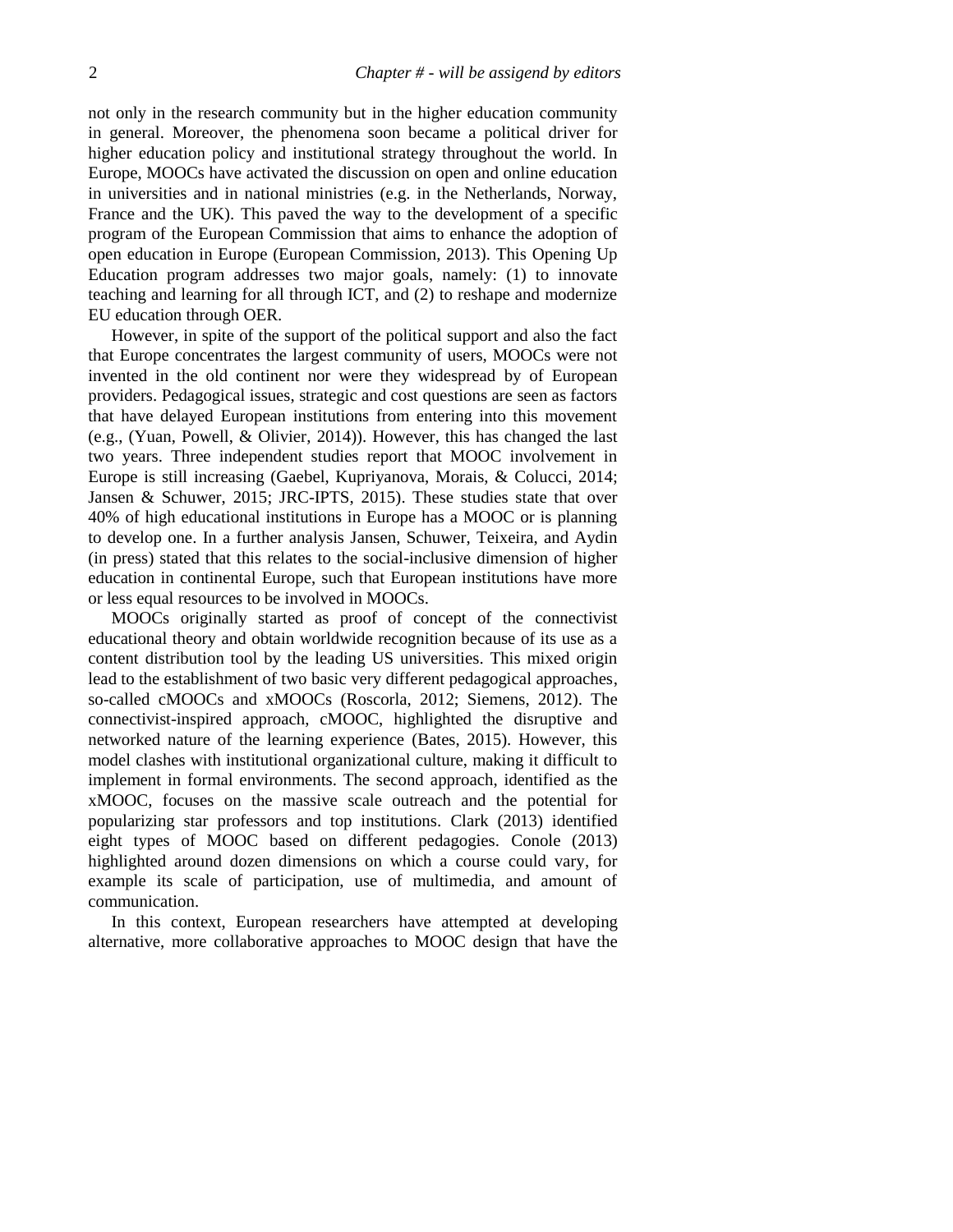potential to represent a solid qualitative alternative to the most commonly used models today. In comparing the results of U.S. surveys (e.g., Allen and Seaman (2014), with European surveys Jansen et al. (in press) conclude that, in contrast to U.S., a large majority of European high education institutions agree that "MOOCs are important to learn about online pedagogy". They also conclude that in Europe using MOOCs for student recruitment is not considered as important as in U.S., but rather to reach new students and creating flexible learning opportunities (for those new students).

In Europe many of such collaborative, social pedagogic models are developed (e.g., iMOOC model by Teixeira and Mota (2013)). Following this trend and building from the pilot experience of the iMOOC model, a research team from the EU-funded project *Elearning, Communication and Open-data: Massive Mobile, Ubiquitous and Open Learning* (ECO) conceived a new model that attempts to meet in a more comprehensive way the above-referred challenge. In this chapter we present a description of the ECO sMOOC model and its most innovative features, its theoretical foundations and context of development, as well as scenarios of implementation.

## **2. LEARNING IN MOOCS**

### **2.1 Defining MOOCs**

The MOOC territory is still very much a space of innovation and experimentation. It is therefore understandable why researchers in this emerging new field of online education practice have not reached yet a standard definition for massive open online courses. Important differences can be identified in how this phenomena is perceived by the various communities of practitioners. This is due to the fact that ongoing pedagogical trends in MOOC design do not agree on the basic elements that constitute this learning experience. For instance, the collaborative definition proposed by Wikipedia<sup>1</sup> has been referred to by many. According to this definition, a MOOC is: "*an online course aimed at unlimited participation and open access via the web. In addition to traditional course materials such as videos, readings, and problem sets, MOOCs provide interactive user forums that help build a community for students, professors, and teaching assistants"*.

<sup>1</sup> http://en.wikipedia.org/wiki/Massive\_Open\_Online\_Course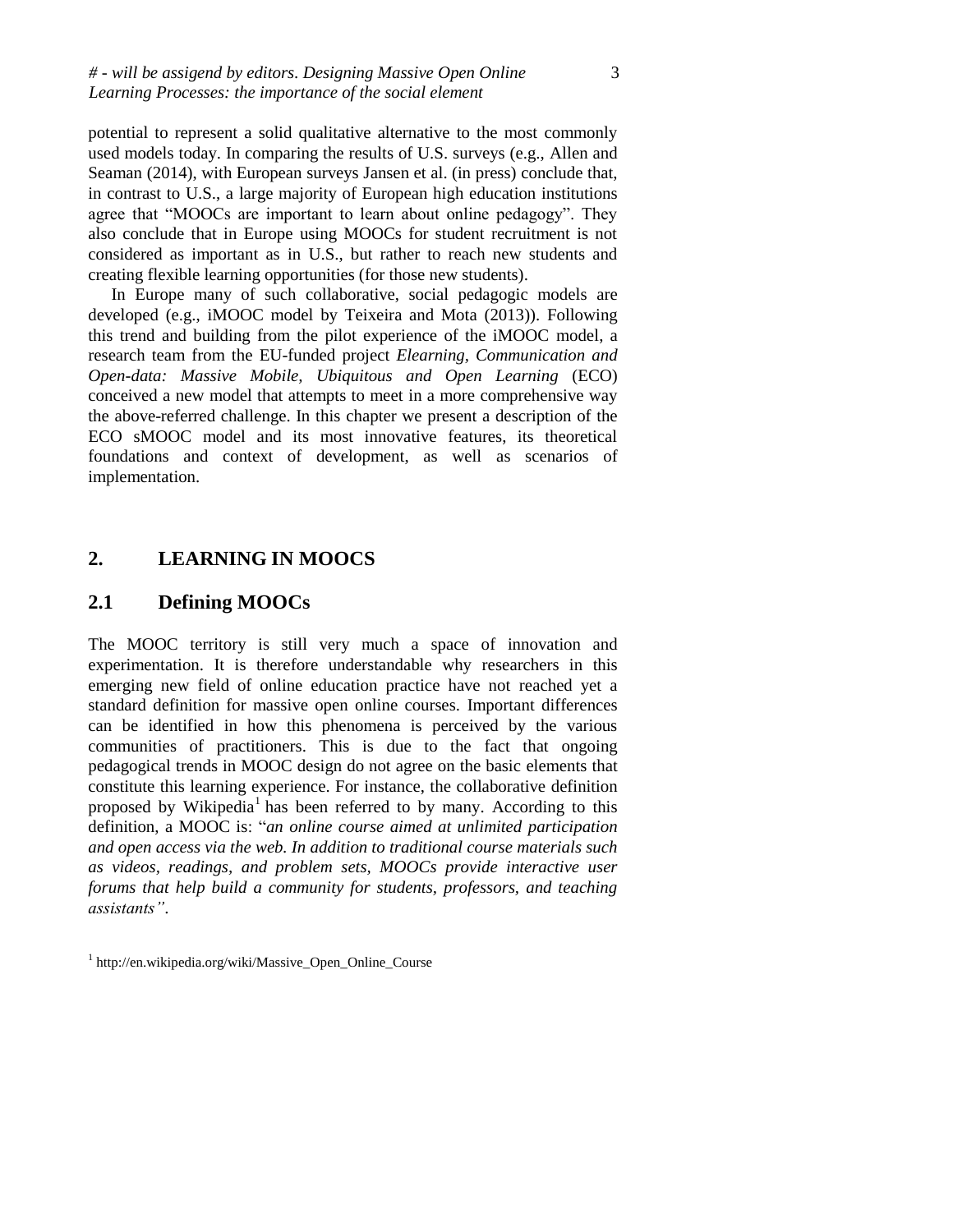However, this definition is not strict and can be disputed. In the framework of the pedagogical research developed as a collaboration with different EU-funded MOOC projects<sup>2</sup>, a more comprehensive definition was adopted that integrates a perspective more akin to the traditional conceptual elements used in open education, as ubiquity of access and social inclusion. In fact, it describes a MOOC as "*an online course designed for large number of participants that can be accessed by anyone anywhere, as long as they have an internet connection, is open to everyone without entry qualifications and offers a full/complete course experience online for free*" (Brouns et al., 2014). This definition is recently validated amongst European institutions (Jansen et al., in press).

In this context, it is also important to use an enriched understanding of how MOOCs can be designed. Based on the definition above, different criteria for MOOC development were defined as well<sup>2</sup>, for example related to massive dimension and scalability<sup>3</sup>. In addition MOOC as a full/complete course not only includes educational content but also should facilitate interaction among peers (including some but limited interaction with academic staff), provide authentic activities and tests, including feedback (with well-designed rubrics for peer-assessment and AI engines for the integration of massive qualitative assessment), have some kind of (nonformal) recognition options and provide a study guide or syllabus.

## **2.2 The ECO sMOOCs**

In this sense, our proposal for MOOC pedagogical design, we call the ECO sMOOC model, brings a new differentiated and more holistic understanding of the phenomena which differs from other current approaches. It is strongly related to the social dimension of education related education for all, inclusion, equity, equality, etc. Mulder and Jansen (2015) examined the different general dimensions that are important for MOOCs to be instrumental to open up education. They state that the pedagogical approach is very essential such that learners/participants are facilitated with appropriate incentives to make progress and to succeed in their learning efforts.

The bottom line of the sMOOC approach is that this type of online learning experience should be inclusive and provide access to a wide diversity of citizens. They should be designed therefore to accommodate a wide spectrum of approaches and contexts, accounting for a variety of

<sup>&</sup>lt;sup>2</sup> http://www.openuped.eu/images/docs/Definition\_Massive\_Open\_Online\_Courses.pdf

<sup>&</sup>lt;sup>3</sup> The pedagogical model of the course is such that the efforts of all services (including of academic staff on tutoring, tests, etc.) does not increase significantly as the number of participants increases.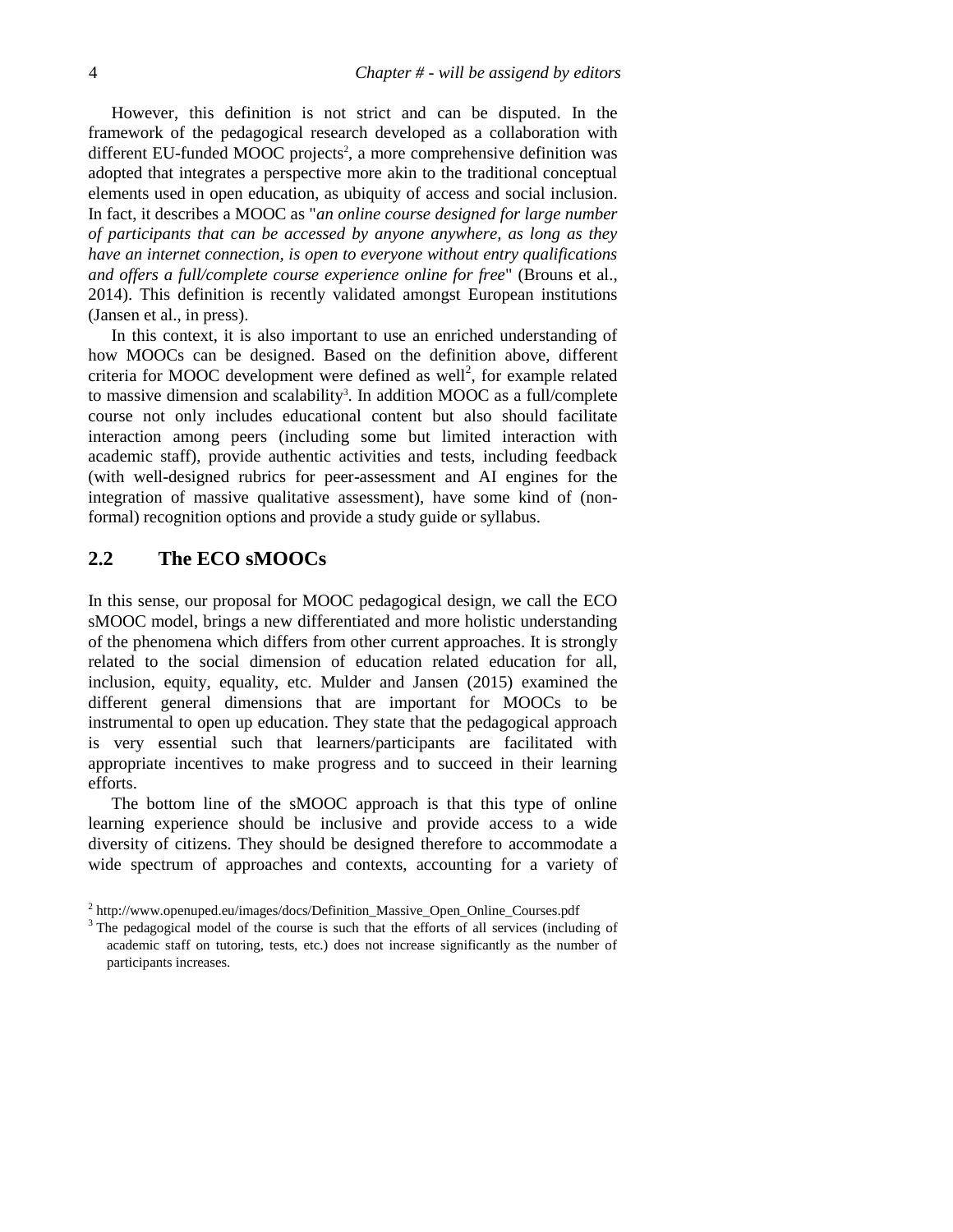languages, cultures, settings, pedagogies and technologies. Following the traditional principles of open education, this sMOOC model pays special attention to inclusion, both for social or economic reasons and for physical disabilities.

Consequently, the presence of the traditional pillars of open education theory is mixed with elements from socio-constructivism. As a result, sMOOCs are designed to provide a learning experience marked by social interactions and participation. This aspect is complemented by seamless and ubiquitous learning (Wong, Milrad,  $\&$  Specht, 2015). As the concept implies the courses should be accessible from different platforms and through mobile devices and integrate with participants' real life experiences through contextualisation of content via mobile apps and gamifications.

As mentioned above, the current provision of MOOCs is still very much differentiated and an important part of it fails to meet all the dimensions of the concept. In fact, MOOCs should combine large scale participation with openness and quality learning. Openness cannot be mistaken with simply free access. For instance, open licensing of the resources used is a key part of the concept. In accordance, our ECO sMOOC approach implies the use of an open licensing policy, not just for the educational resources used (OER), but also for the platforms (open source) and for the data produced in the courses (open data). The aim is to improve the learning experience and to contribute to the sustainability of the knowledge lifecycle.

A major element of discussion regarding MOOCs is how these typical informal learning experiences are being increasingly used in formal learning contexts. Having that in consideration, the approach used by the sMOOC model favors full access to the full course content at all times (always accessible by anyone anywhere), although allowing some flexibility. Depending on the institution's decision, sMOOCs may have fixed starting and ending dates. In a similar way, the model also allows the possibility of some limitation of the number of participants enrolled, due to availability of resources, as long as there is no enforced selection of participation. The model also foresees an access route to credit-bearing curriculum as an additional service (to be paid for) next to other free recognition options, such as badges and/or a certificate of completion.

Another very important point of discussion regarding the MOOC phenomena is language domination and its implication for cultural diversity in cross-border higher education provision. How can this challenge be addressed? The ECO sMOOCs (and their platforms) are by definition multilingual, providing access in different languages, and offer the possibility of contextualized learning through mobile technologies and gamification.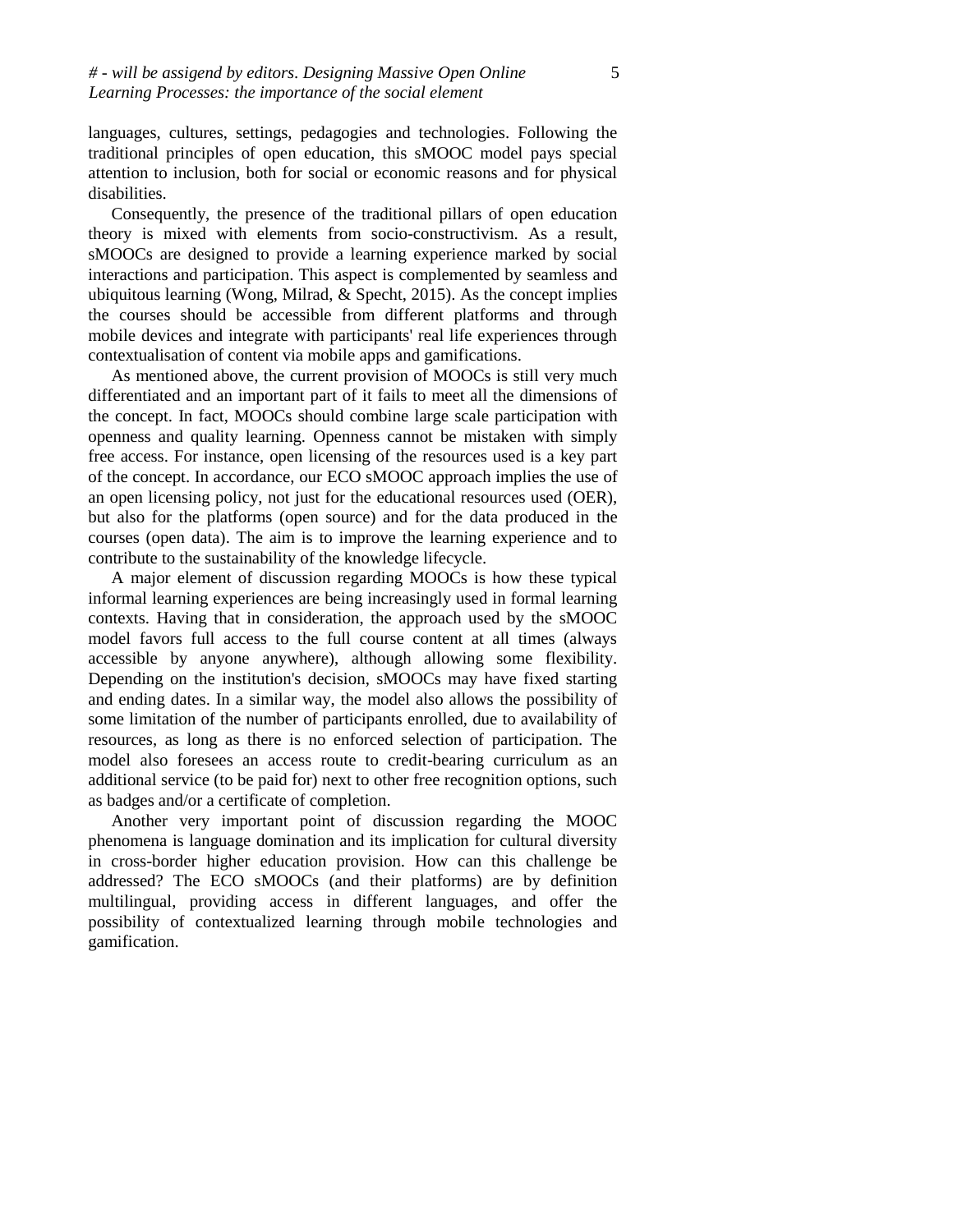In short, the pedagogical approach suggested in the ECO sMOOC model supports independent learning and is learner-centred. In fact, the courses designed in such a framework will create collaborative learning opportunities through a networked learning strategy. The model also supports adaptive learning strategies and ubiquitous, pervasive and contextualized learning. As a result of this, ECO sMOOCs have the potential to adapt to the changing intentions of participants during the course.

## **3. AFFORDANCES FOR ACTIVE PARTICIPATION**

In the previous sections we indicated the European view on MOOCs and the need for a more collaborative approach that ensures a wide inclusion of people and learners catering for their needs. In the sMOOC pedagogical framework the social dimension is paramount. Therefore the pedagogical approach is based on socio-constructivism, social and networked learning. In the following section we elaborate how digital inclusion, ubiquitous learning and gamification can provide further affordances to stimulate the social dimension and illustrates how the ECO sMOOC pedagogical framework accommodates these concepts.

### **3.1 Digital inclusion**

The development of modern societies, of globalized economies and information and communications technologies, mark the early twenty-first century as a time of profound social challenges. Indeed, there are new opportunities for personal and collective development, but also new challenges and social gaps that require us to provide ourselves with useful strategies to address them. Today, access to information technology and communication, as well as their management and learning how to use them critically and responsibly, are key elements in the life experience of everyone. Therefore, the absence of the ability to access and use of infocommunication environments becomes an important factor of inequality and exclusion for many people and collectives. Thus, the development of technology can be a tool for the democratization of knowledge and knowledge or, rather, configured as an exclusion factor that would deepen the creation of a divided society, unable to cope with social inequalities, including those derived from the access -or lack of access- to the digital world (Andreason, 2013; European Commision, 2014).

Disabled people, seniors, immigrants, women, prisoners and ex-prisoners and various social groups face a new reality of exclusion and social inequality in permanent risk of being excluded from the access to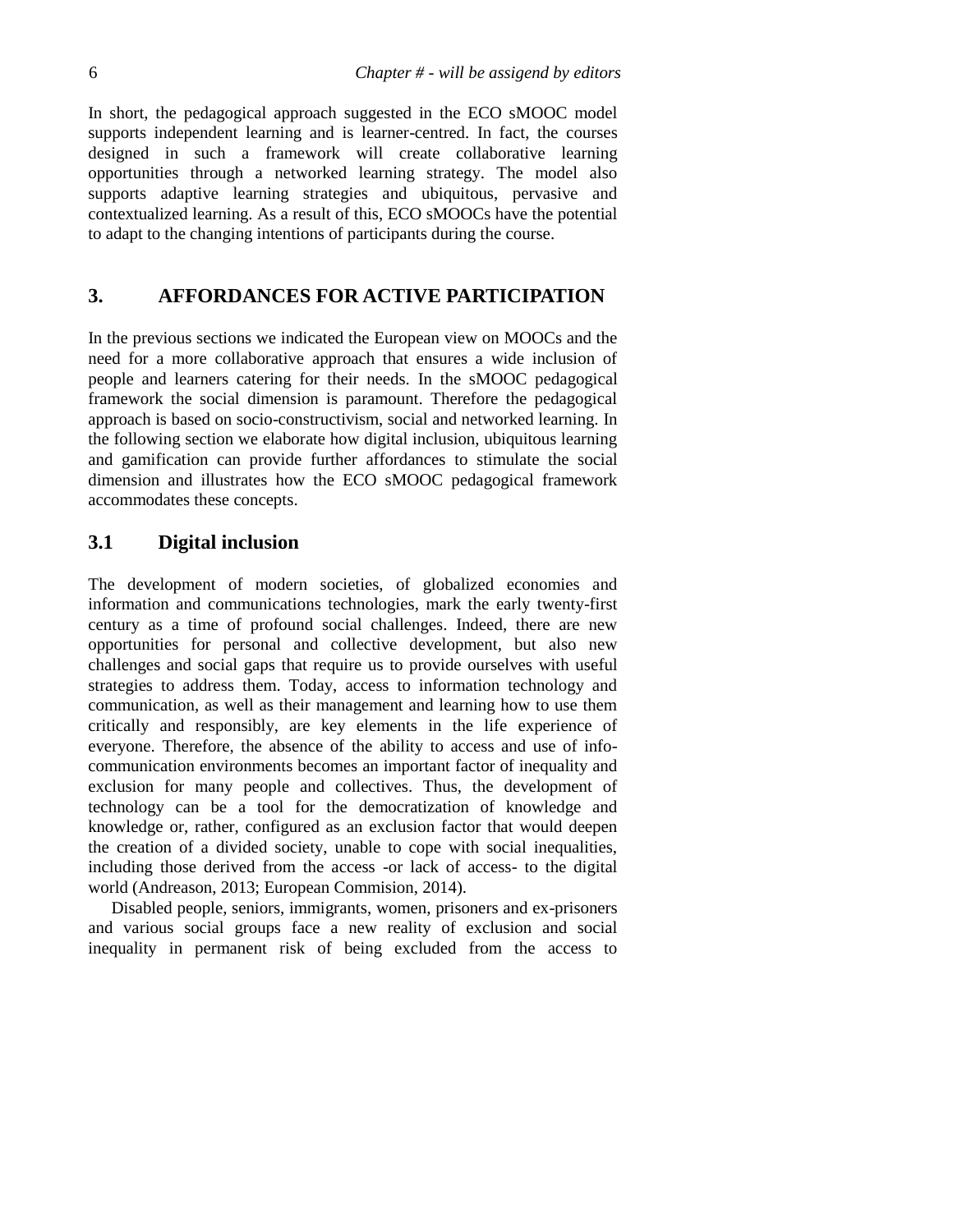#### *# - will be assigend by editors. Designing Massive Open Online Learning Processes: the importance of the social element*

"normalized" ICT: they are in a situation of danger of "digital exclusion". To address digital literacy as a tool for social inclusion means to understand that *literacy* is not an exclusively instrumental training but that it includes critical training that enables the use of digital tools and devices to empower the transformation of the lives of people at risk exclusion. Therefore, digital inclusion encompasses dimensions aimed at improving the quality of life of individuals, including their ability to use new technologies to transform their social, labor, political and personal reality.

The ECO project has proposed different ways to promote digital inclusion through and in sMOOCs. One of them should be highlighted, and that is the development of specific and innovative training proposals for the training of professionals who are involved in working with the various groups affected by the digital divide. This route has crystallized in the pilot sMOOC "Digital Literacy for Groups at Risk of Social Exclusion. Strategies for Social and Educational Intervention."<sup>4</sup> This is a proposal for open massive education, aimed at creating online communities of practice that are focused in an ubiquitous, collaborative and reflection-based learning, able to critically analyze the existing professional practices for social-digital inclusion, as well as to build alternatives to them. In order to do this, the sMOOC aims to build a community of practice in which different types of professionals are invited to think critically and creatively about the existing practices in the field of exclusion, gaps and digital literacy, with the objective of engaging participants in a social learning network that allows them to independently, sensibly and critically address the design of their own experiences. To achieve this, the designed methodology incorporates social networking and Web 2.0 tools in order to integrate the experiences that the participants have in their personal and professional lives, thus creating a collective and collaborative intelligence that has produced excellent contributions which have continuity beyond the course itself.

The objectives, materials, resources and content of the course are designed to help professionals to analyze, design, implement and disseminate their own digital inclusion educational experiences that contribute to the development of digital skills for individuals and groups at risk of social exclusion.

Among the main strengths of this initiative are the original and critical perspective from which the issue of literacy for people at risk of social exclusion is addressed; its ability to generate and sustain social networking among the professionals involved in the course; the actuality of their materials, which are also continuously evolving and whose usefulness is permanently contrasted with other users; the use of different languages and

<sup>4</sup> http://hub8.ecolearning.eu/course/alfabetizacion-digital-para-personas-en-riesgo-de/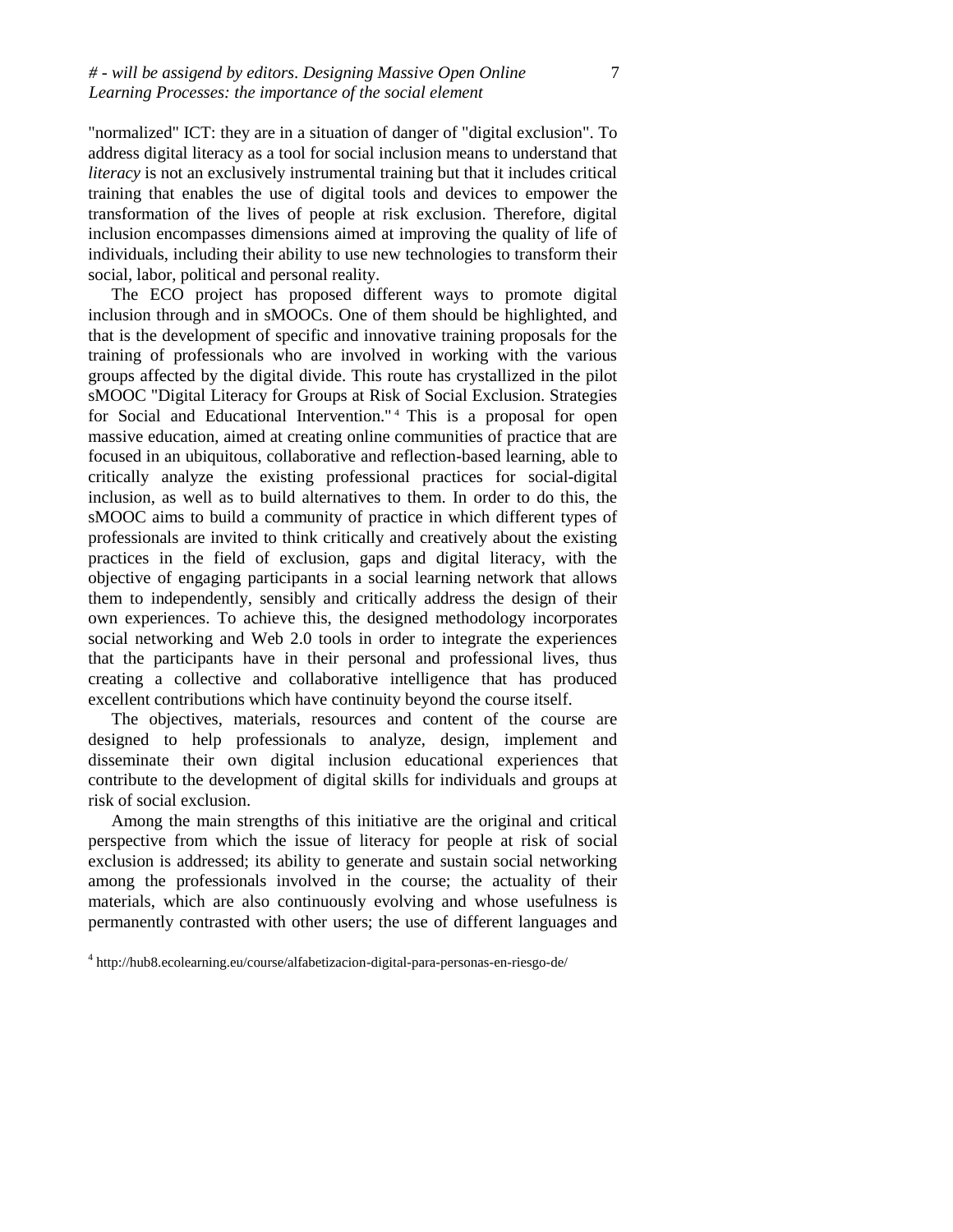learning resources, facilitating the participation and success of a greater number of participants and the mainly practical approach aimed at designing and sharing critical experiences of social-digital literacy.

This sMOOC opens a wide field of possibilities of digital literacy as a tool for social inclusion and is an invitation to critically and creatively reflect on numerous experiences that already exist and which allow a design proposal of digital literacy courses that are shared through the different social networks in which we operate. The course methodology incorporates both web 2.0 tools such as social media in which these experiences and designs are integrated with the contributions of the teaching, and a specific sMOOC platform.

Additionally, the synergies between participants created by the project, both locally and between participants from very different cultural contexts, should also be highlighted. The contact between people who are interested in the field of digital literacy with groups at risk of exclusion, with people who had worked with such groups in this or other topics, the contact with institutions dedicated to the training of different professionals, the constant flow of exchanges of experiences and resources -very high given the large number of participants- are things to note about this experience. Likewise, the development of an interdisciplinary and coordinated work that has greatly enriched the perspectives of teaching staff, mediators and participants, can be considered a success. Finally, we believe that one of the strategic contributions of the project is the development of an educational model that determines the technological device used -and not the other way around-, and that can be very useful in both the initial and continuous training of educational intervention professionals.

#### **3.2 Ubiquitous learning**

The term *ubiquitous learning* refers to the innovative educational paradigm made possible in part by the emergence of new media and their possibilities of interaction and multimedia communication. The pervasiveness of the Internet, social networks and mobile communication technologies not only enhance the access and exchange of information in a massive scale but also the emergence of social structures and relational strategies that seamlessly happen in both physical and the so-called virtual environments.

In this context, the simplest definition of ubiquitous learning proposes it is that which happens anytime, anywhere (physical or virtual). That is, in our technologically interconnected society, ubiquitous learning transcends traditional boundaries of learning and the divisions between formal and informal learning. Learning does not happen only in classrooms, schools or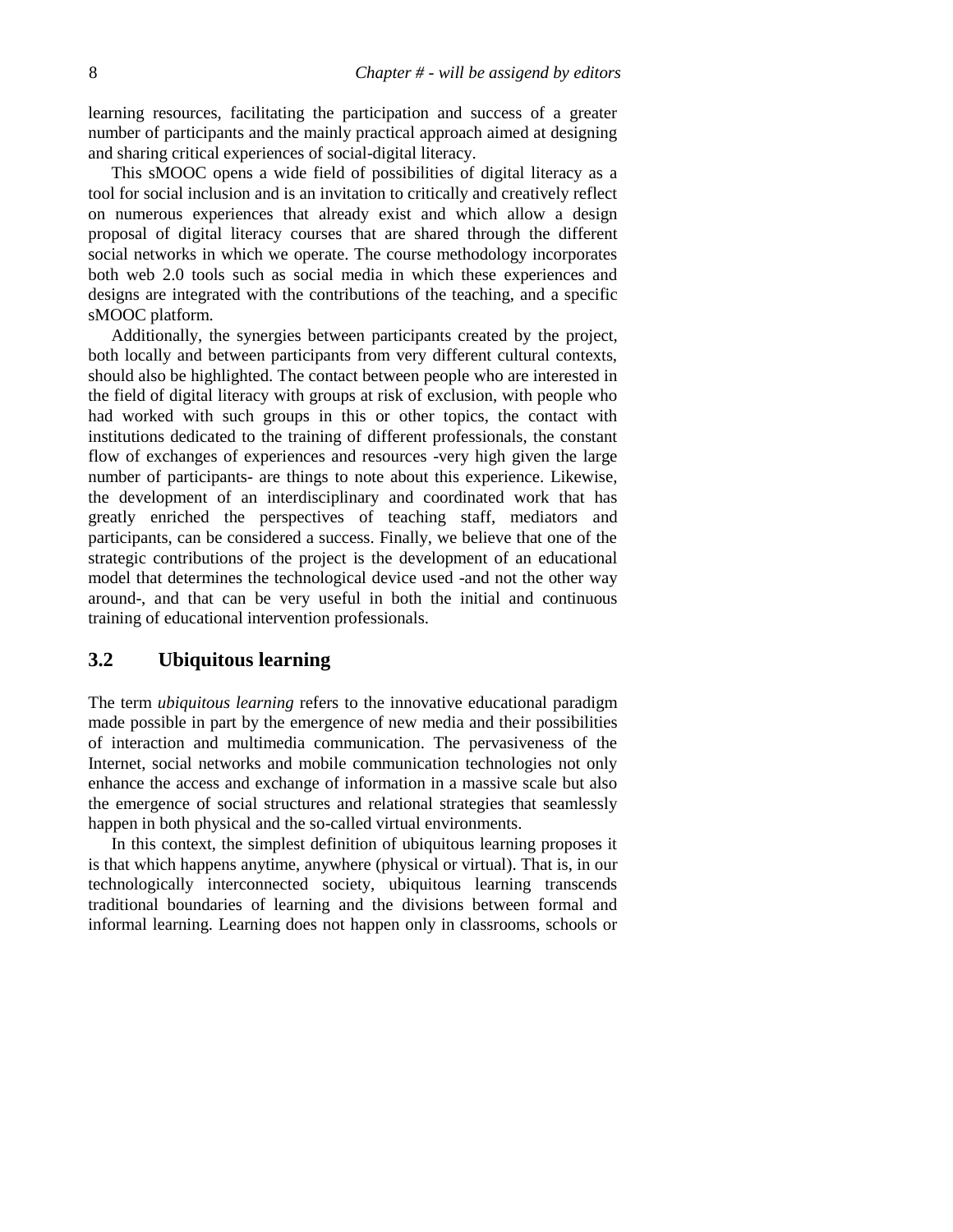virtual campus: it appears where a learner has (technological) access to educational opportunities (Cope & Kalantzis, 2007).

For the design of ubiquitous learning strategies, ECO sMOOCs follow a complex paradigm that understands this concept from a wide point of view.

*Ubiquity of the access to information*: The physical dimension is no longer a determinant of learning, as it not only happens in academic and classroom environments. This implies a change in the cognitive processes that are considered "learning": the internalization of information and other memoristic processes are no longer important in a context in which the learner can look elsewhere for the information he needs when he needs it. Thus, ECO sMOOCs are designed as a hub where the information can be stored, shared as well as critically discussed or modified.

*Ubiquity as the portability of technology*: Mobile and portable devices promote the integration of communication technologies in the daily lives of people. However, these technologies favor a type of interactive communication where the user not only receives but also issues and shares information. Porting communication technology equals having opportunities to exchange information anywhere, anytime, knowing that others also are taking advantage of this possibility. ECO sMOOCs software provides users with the opportunity to access all the learning possibilities of sMOOCs in any type of portable device.

*Ubiquity as interconnectivity*: In the sense of the preceding points, the interconnectivity that is enabled by technology generates a social "expanded intelligence": Knowledge, memory and the cognitive processing capabilities of a person are steadily supplemented and supported by the technologies that are used. Thus, the learner is always able to be in constant contact with other people with different backgrounds who know or are able to do things the learner does not know. The social interaction model of ECO sMOOCs integrates social media-like interactions in order to provide this kind of ubiquitous interconnectivity.

*Ubiquity as mainstreaming*: This social approach blurs the traditional divisions between activities and spheres of life traditionally conceived as separate: work / play, learning / entertainment, access / creation of information, public / private, etc. In ECO sMOOCs, the learner is autonomous to decide when and how to take advantage of the learning ecosystem of the sMOOC.

*Temporary Ubiquity*: In ECO sMOOCs there are no fixed learning schedules, so learning can happen at any time of everyday activity. Information consultation, transmission and exchange of knowledge occur transversely to other daily activities. The interactions between users can be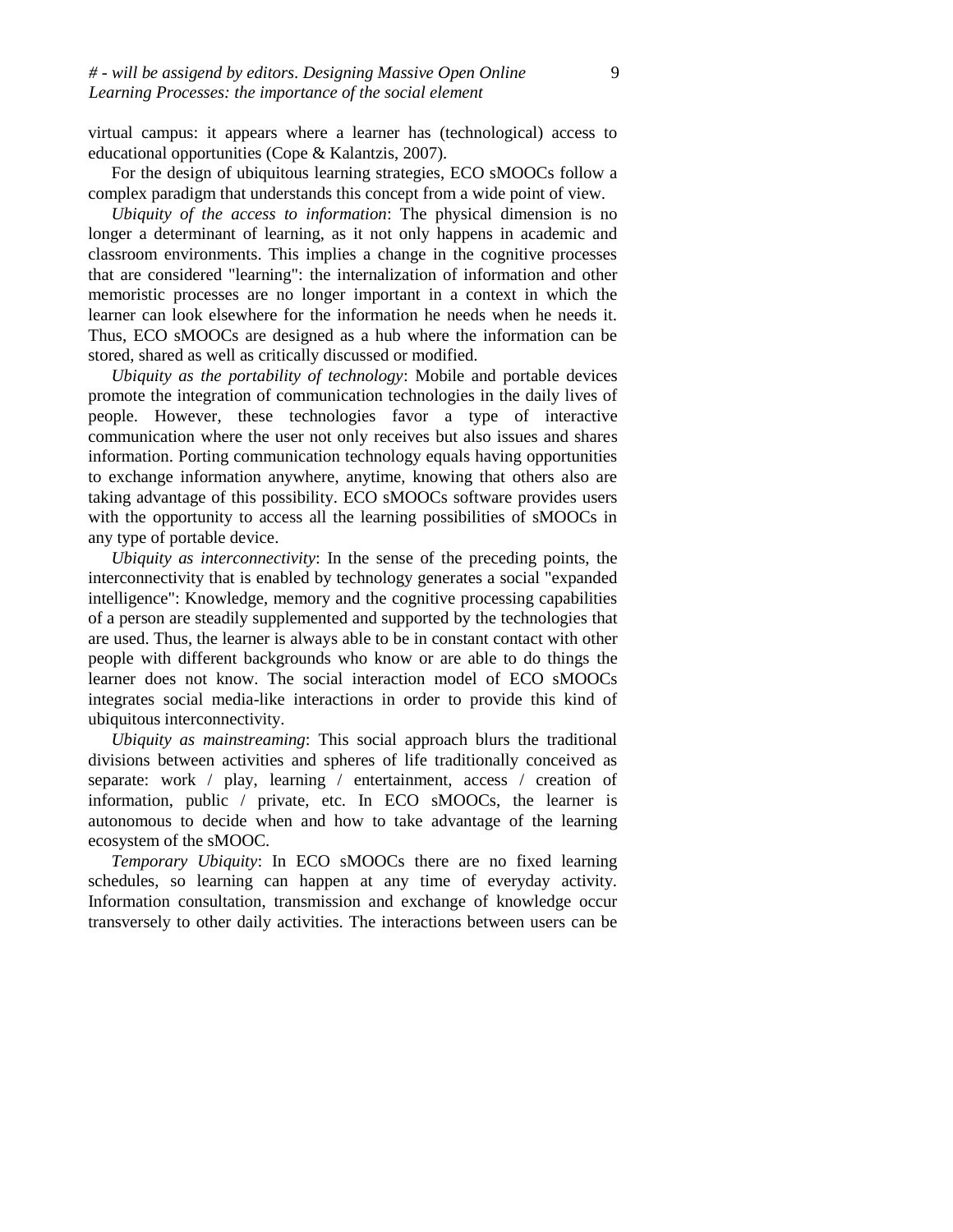synchronous (live) or asynchronous (at different times) and learning expands throughout life, not limited to specific periods of training.

*Ubiquity as globalized knowledge*: ECO sMOOC model proposes that learning does happen in closed environments, virtual or not, but in a globalized way and in multimedia and multiplatform spaces. ECO sMOOCs integrate different platforms (OpenMOOC, ARLearn, Polimi OpenEdX, iMOOC, Logi-Assist, WeMOOC) and permeate other virtual spaces (such as social media) so that the relational networks of learners occur simultaneously on different platforms and media. This way, knowledge flows, emerges and overlaps in complex networks of social interaction.

It should be noted that like the use of educational technology does not equal learning, the ubiquity of technology does not equal the ubiquity of teaching-learning processes. We can use modern technology to implement traditional teaching practices, transactional and memoristic, not exploiting their potential to promote new interactive, collaborative and ubiquitous learning paradigms. That is why ECO sMOOCs ubiquitous learning oriented design takes into account the following principles.

*Institutional, spatial and temporal boundaries of traditional education must be blurred*: A heritage of the educational institutions of our recent past is to consider that all learners need to be doing the same thing at the same time and that teaching and learning is a unidirectional transmission (one-tomany) of knowledge. In the era of communication technologies and information, these limits are not needed: learning can happen anywhere and anytime; apprentices learn collectively by sharing and interconnecting. The learning environment provided by sMOOCs is built around this concept and most learning activities can be discussed or carried out in a collaborative way.

*Traditional teacher-learner roles must be blurred*: In the traditional classroom, the teacher and his board were placed in front of students; the "lateral" communication from student to student was penalized. Under ECO sMOOCs ubiquitous learning paradigm, the teacher is a facilitator of learning experiences that the learner is able to self-manage: the teacher team has neither the information nor all the best information, which can be reached by other means. Students are not passive recipients of learning, but participate independently and collectively, together with the teachers, in the collaborative construction of knowledge.

*Recognize personal diversity as a potential*: The traditional pedagogical designs assume an ideal "apprentice type", a "standard knowledge" that everyone, regardless of their personal characteristics, must achieve by the same means. ECO sMOOCs ubiquitous design assumes the need to empower learners to implement their personal characteristics when autonomously choosing the route they want to follow: the media and format; interaction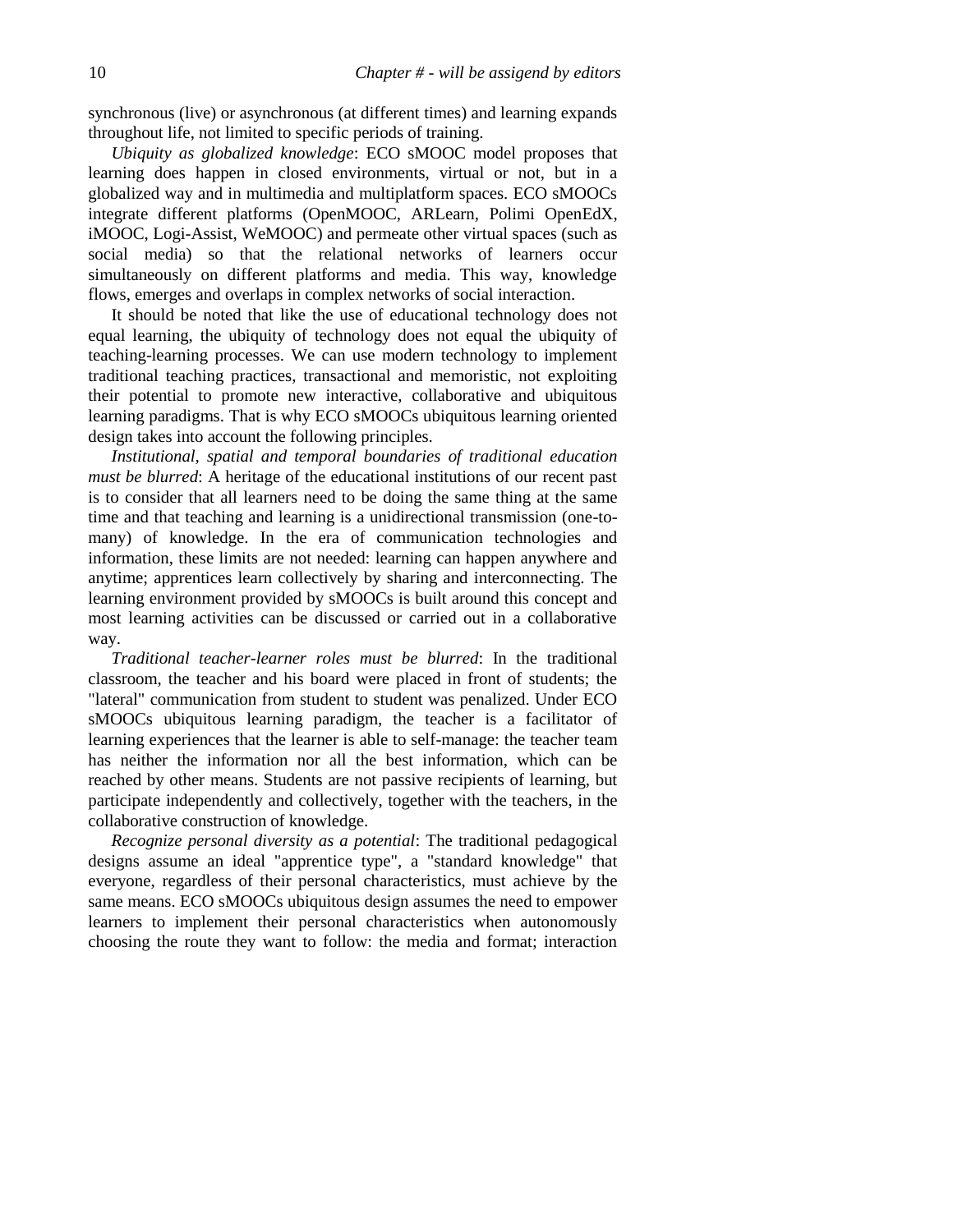tools and their use, etc. The multiplicity of resources ensures that every learner can adapt their learning style towards building their own knowledge.

*Expanding and mixing media for the representation of information*: In the digital age, information may have multiple formats. A fully developed ubiquitous learning environment, such as ECO sMOOCs, will be able to incorporate video, audio, text and hypertext integrated social learning environments, not only as elements for the transmission of information, but as tool for creating it.

*Promoting the development of conceptualization strategies*: As the importance of memoristic learning decays, ubiquitous learning requires a range of metacognitive skills in the use of technological and educational media such as Internet media languages, semantics of sites and their structure, mechanisms of social interaction in social networks, the development of critical skills in selecting relevant information, etc.

*Connecting individual knowledge to social knowledge*: In the age of ubiquitous technology, learning is not about what you know but about what you can learn. When knowledge is just a few clicks away, learning and assessment strategies in sMOOCs include the ability to access it, to select critically, remix, rework, build and share new knowledge from it.

*Building collaborative knowledge communities*: The ubiquity of learning allows forms of social interaction and reflection that can become true "learning communities". sMOOCs teaching staff collaborates in facilitating the enormous energies that emerge from the interaction and construction of knowledge between equals, between apprentices who work in social networks, involving individuals and groups apparently not part of the same learning context (family, friends, experts, social circles). Ultimately, sMOOCs use the potentials of ubiquitous learning and social networking for the construction of collaborative knowledge communities.

### **3.3 Gamification**

Considering *gamification* as the use of game mechanics to enhance learning by strengthening learners' engagement in learning experiences, research has shown that game mechanics provide learners the ability to experience tasks within a meaningful and story-like safe environment to explore, stimulating motivation, reinforcing progress, allowing for non-coercive failing and encouraging out-of-the-box thinking.

Game mechanics share some relevant structural similarities with instructional and learning design, while being able to enhance the interactive and emotional aspects of the present pedagogical model. In this sense, gamification scholar (Kapp, 2012) defines game as "A system in which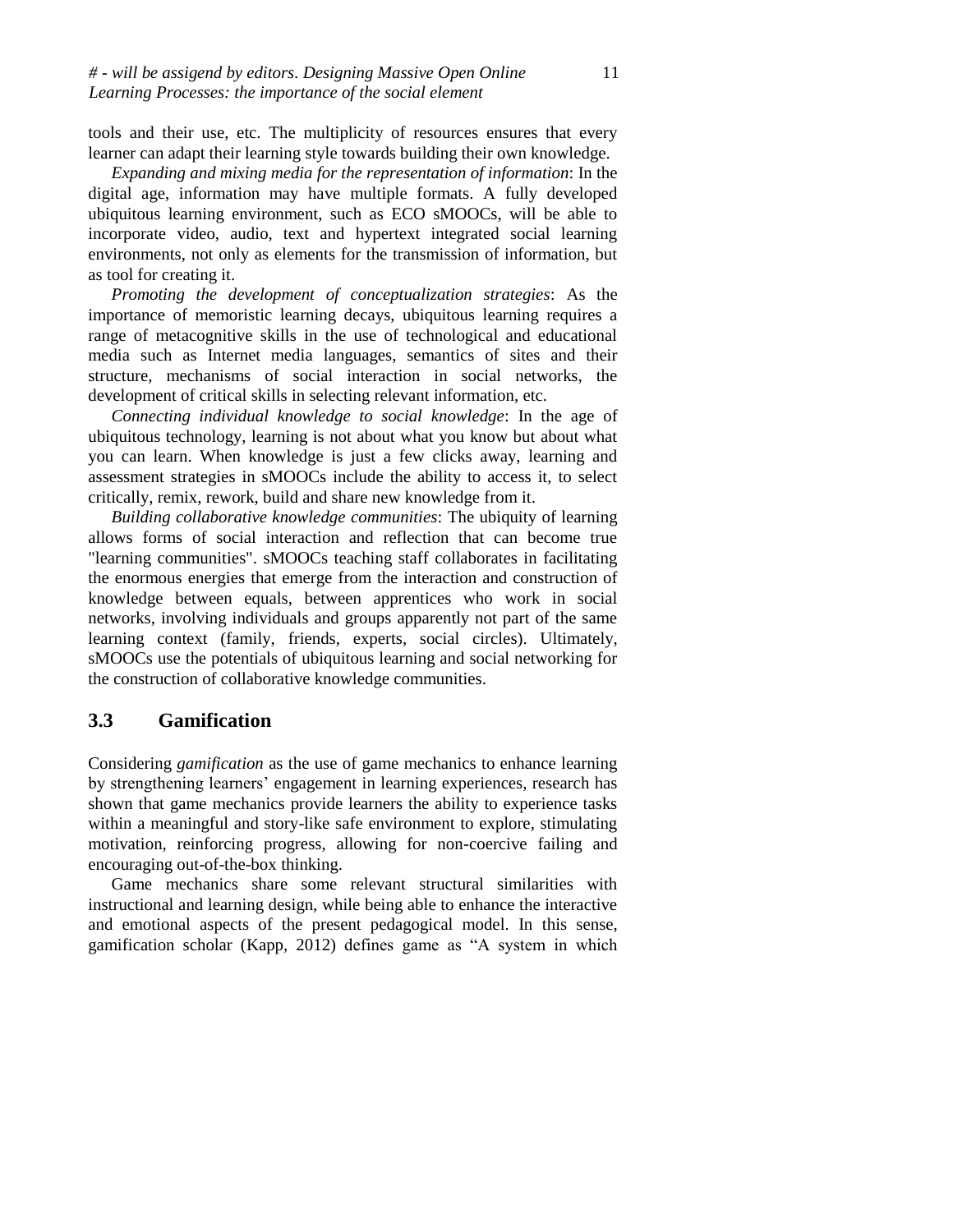players engage in an abstract challenge, defined by rules, interactivity, and feedback, that results in a quantifiable outcome often eliciting an emotional reaction". Gamification, at higher or lower levels of implementation and complexity, depending on the needs and intent of course organizers, is used in ECO sMOOCs as a way to enhance communication and interaction in the learning community and provide a more rewarding and meaningful learning experience.

ECO sMOOCs currently feature the following gamification strategies:

*Badges, Levels and Points*: Badges are awarded to participants when completing special course actions, such as the mandatory assignments defined to obtain an informal certificate of completion. Additionally, a point system in which participants earn points with each task or activity they have completed help them monitor their own course progress.

*Karma System*: Karma is intended to be a numeric indicator of the participants' level and quality of course engagement. It is developed in two ways:

- *Forum Karma*: An "upvote-downvote" system could be implemented to the forums in order to encourage interactivity and high quality submissions. Participants could be able to "upvote" (give 1 point) a good forum submission and "downvote" (-1 point) those which are not helpful. This way, helpful and rich submissions would earn karma points to those who submit them.
- *General Karma*: An additional algorithm that includes forum karma, badges/points and achievements is created to provide a user's general karma. Karma points or the General karma gained by a participant can then be combined with other elements (peer-assessed artifacts, eportfolio, etc.) to obtain a certificate of completion, when considered adequate.

Additionally, the ECO sMOOC pedagogical model proposes to expand these strategies by allowing the use of advanced styles of gamification.

*Story Mode / Bank of Challenges*: When basing a course on this perspective, instructional design must go beyond "structural gamification" (the superficial addition of "points" and "badges") and reach "content gamification": the stage where all course elements are conceived under game thinking, adding story-like elements from the beginning of the course (for instance, starting with a challenge instead of a list of objectives). Under this perspective, contents and objectives are structured under a story-like narrative that encourages emotional engagement to the course material: the course's syllabus and all weekly learning materials could follow the same game-like structure, proposing meaningful challenges to the participants in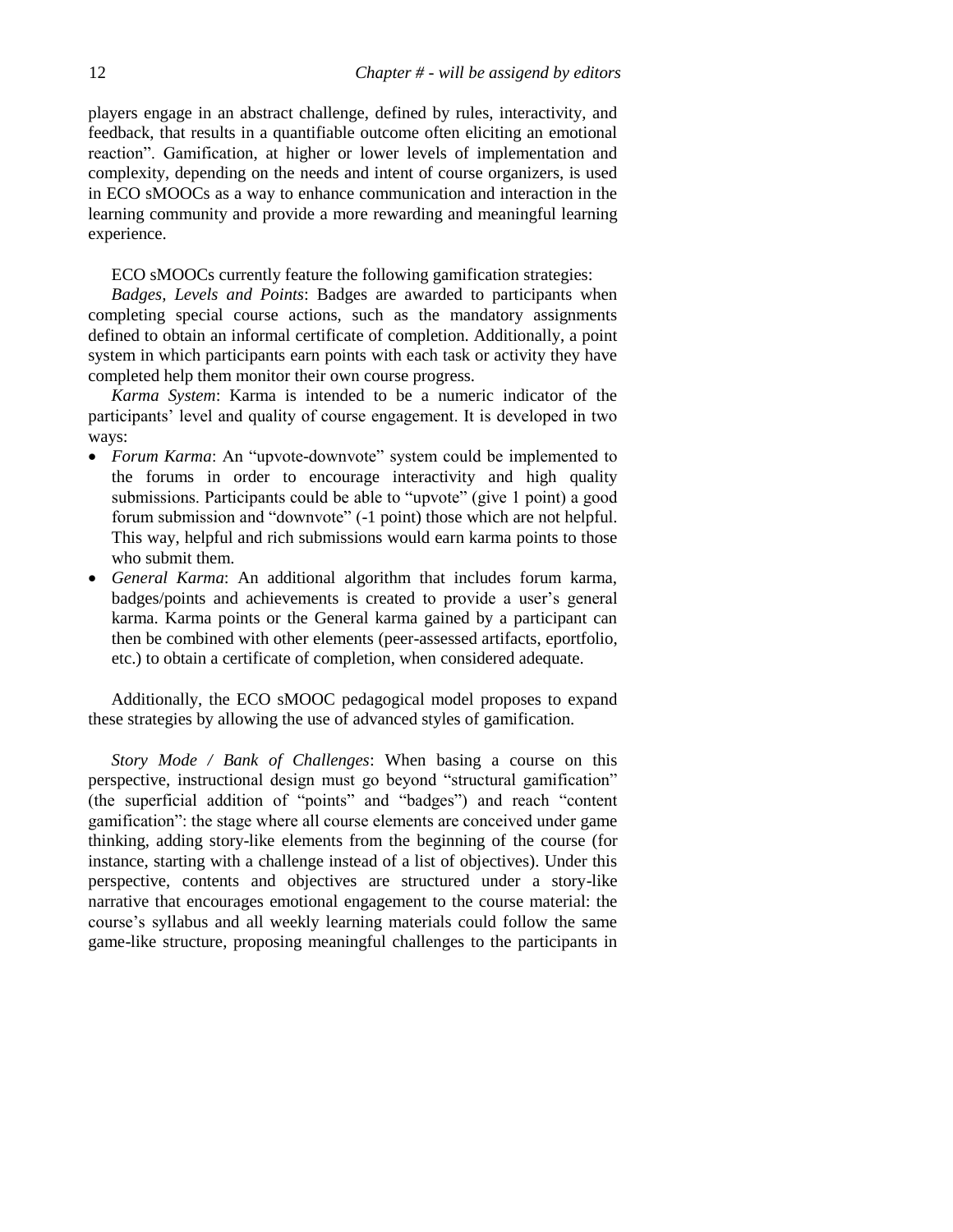order to progress through the course's story narrative. Besides the designed weekly activities/tasks, a collection of "challenges" should be made available. Participants can choose some challenges from the bank to complete if they have the time or want to do some extra work. They can obtain badges for successfully completing these challenges and later include them in their e-portfolios. This adds flexibility and diversity to the learning experience, creates more objects/"events" around which dialogue can develop, and provides an interesting focus / common ground for people participating in courses without a fixed start and end date. Suggestions for challenges can be contributed by participants and those reaching a defined point of agreement by the community –either using polls or other voting systems– could be included in the bank.

*Achievement System*: "Achievements" are a very popular award and reinforcement system in computer and console gaming which has proved equally useful when motivating action in learning environments. Game designers (or instructional designers) can specify an extensive list of participant actions that will be rewarded as special accomplishments. While "Badges" are focused on special learning challenges, achievements are mainly designed to encourage interactivity and engagement in the course. For instance, posting in a forum thread, publishing a blog post or sharing an artifact could be considered some initial achievements.

## **4. FIRST FINDINGS: USER SATISFACTION**

The pedagogical framework was used by the MOOC providers in the ECO project to design various MOOCs on subjects such as digital literacy, math and computing, arts and creativity, while dealing with pedagogical uses of digital tools, or covering e-learning and innovative pedagogies (flipped classroom, creative uses of video, 'do it yourself' strategies as well as pedagogies for people with disabilities. The MOOC providers ensured a variety of learning resources, provided both individual and collaborative learning activities, favored collaborative approaches and provided quizzes and peer-assessment. As part of the evaluation of the pedagogical framework a user satisfaction questionnaire had been set out among all MOOC participants.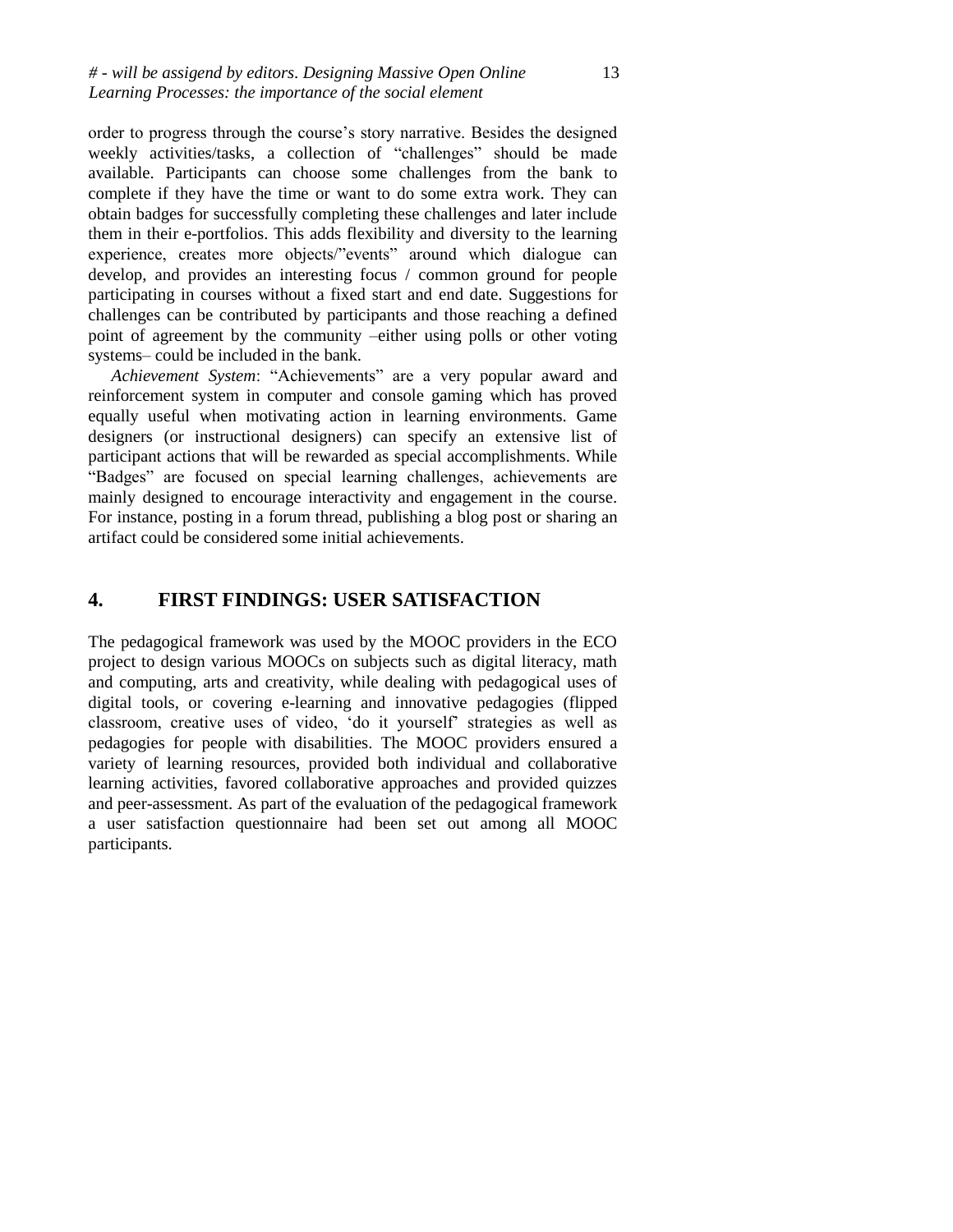# **4.1 User satisfaction questionnaire design and methodology**

A specific questionnaire has been developed in order to obtain a more complete understanding of the needs of the participants in the ECO sMOOCs and to improve user experience. The evaluation has been conducted on all 15 courses in 6 languages (English, German, French, Italian, Portuguese or Spanish).

The questionnaire consisted of 5 sociodemographic questions, 2 on the student profile and 24 questions aimed to evaluate the design, content and course development, as well as overall dimensions of the sMOOCs.

### **4.2 Overall user satisfaction**

The responses were analyzed and reported to provide an overview over all courses as well as for individual courses. In total 289 questionnaires were analyzed. Here we only report part of the aggregated results. The full report is available from the ECO project website (Fueyo et al., 2015).

The majority, 57% are women, while 38% are men. The majority of respondents are Spanish, Italian and Portuguese. Only a minority of respondents are from countries not participating in the project. Most respondents, 73.6% have higher education, mainly bachelor or masters, only 8% have a PhD. The majority of learners (57%) are working full-time. Most respondents (70%) come from the educational field.

Respondents learned about the sMOOCs mainly through friends and social networks (28%) and university websites (25%). This confirms the strong relation between educational background and working field.

Most respondents (87%) consider that the course contents were adjusted to the proposed instruction topic, and only 10% are critical about adjustment of the course contents. Table 1 indicates that all dimensions of MOOC contents have been assessed mostly positively. Still, a quarter of respondents have been critical about the accessibility to the course contents by all people with different abilities and learning experiences.

**Content assessment Favorably assessment Negative assessment** Suit the course topic 87% 10% Are interesting 87% 10% Are rigorous 82,5% 14% Are up-to-date 88% 88% 9% Are accessible to all people 72% 24%

Table 1: Assessment on the content of the courses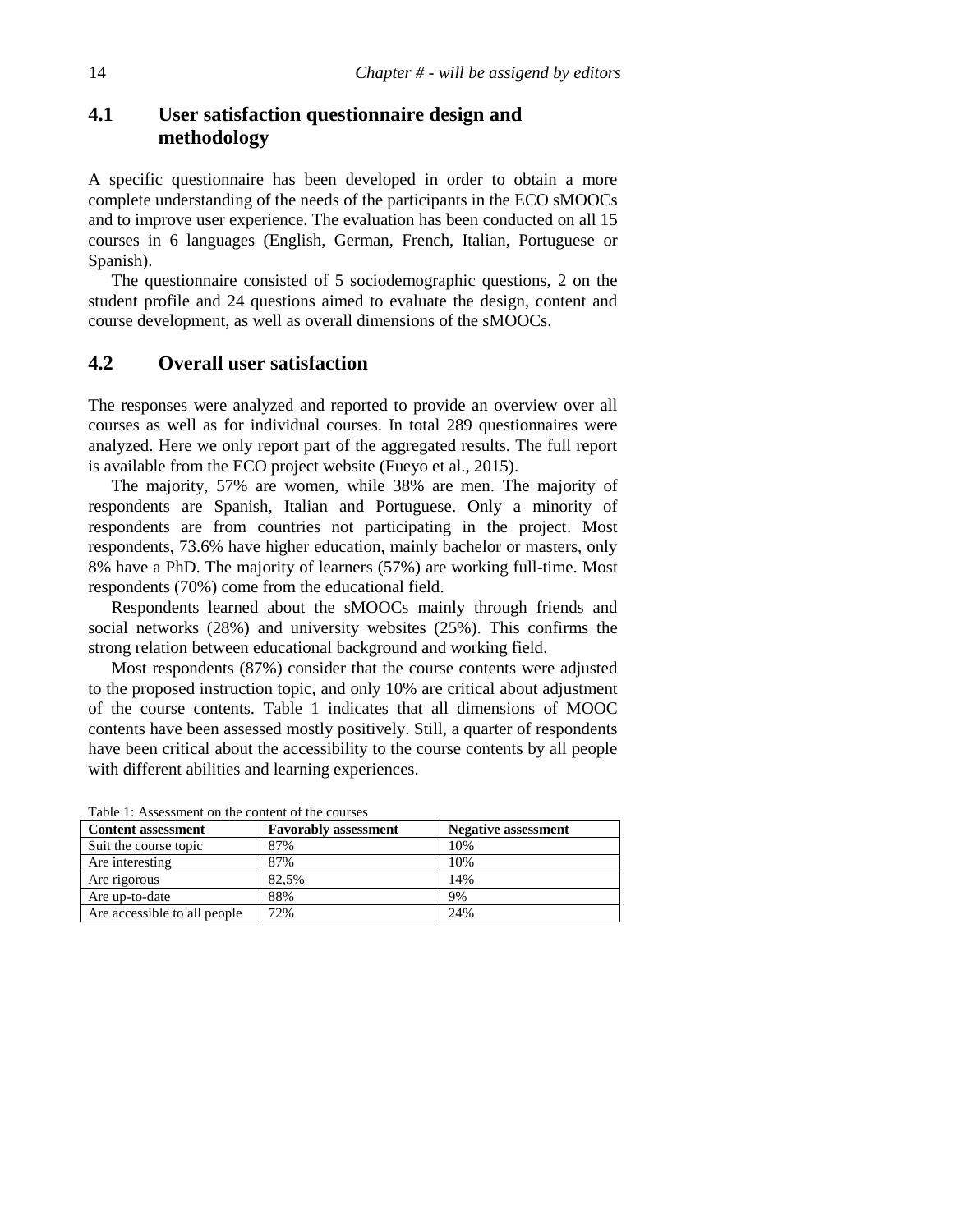#### *# - will be assigend by editors. Designing Massive Open Online Learning Processes: the importance of the social element*

Table 2 shows that of the set of dimensions related to the design of the courses, the highest user satisfaction can be found in the materials –videos, documents and other- provided by the courses, while more critical opinions are directed to what can be considered the technical infrastructure, as in the platform. The assessment of the technical support, along with the appropriateness of test and *online games*, show an important percentage of users that choose not to answer: they do not have the experience in these dimensions. In between remains the core or didactic design nucleus, as well as the design of the learning tasks or the distribution of the workload during the course, which receives a largely favorable assessment.

|                                          | Good or very<br>good | <b>Suitable</b> | Poor or very<br>poor | N/A |
|------------------------------------------|----------------------|-----------------|----------------------|-----|
| Videos and video<br>lectures             | 72%                  | 18%             | 7%                   | 4%  |
| Documents<br>provided                    | 70%                  | 17%             | 7%                   | 6%  |
| Audiovisual<br>materials                 | 67%                  | 17%             | 10%                  | 7%  |
| Load distribution<br>during the course   | 65%                  | 24%             | 4%                   | 7%  |
| Design of<br>individual tasks            | 65%                  | 24%             | 5%                   | 6%  |
| Support given by<br>the teaching staff   | 62%                  | 20%             | 7%                   | 11% |
| Video subtitles                          | 57%                  | 22%             | 7%                   | 14% |
| Design of<br>collaborative tasks         | 54%                  | 27%             | 8%                   | 11% |
| Platform usability                       | 48%                  | 24%             | 21%                  | 7%  |
| Suitability of tasks<br>and online games | 47%                  | 20%             | 12%                  | 22% |
| Technical support                        | 44%                  | 20%             | 15%                  | 21% |

Table 2: Assessment on resources and support

Respondents clearly valued the support given by the teaching staff as two out of three respondents considered it *excellent* or *good*.

One of the aspects that has reached a wide spread in the design of the sMOOCs is the assessment of tasks, works and even exams done by other partners or by other participants that are taking the same MOOC (peer-topeer assessment). The response to this assessment strategy has been positive (see table 3). The fact that 60% has pointed out to agree much or very much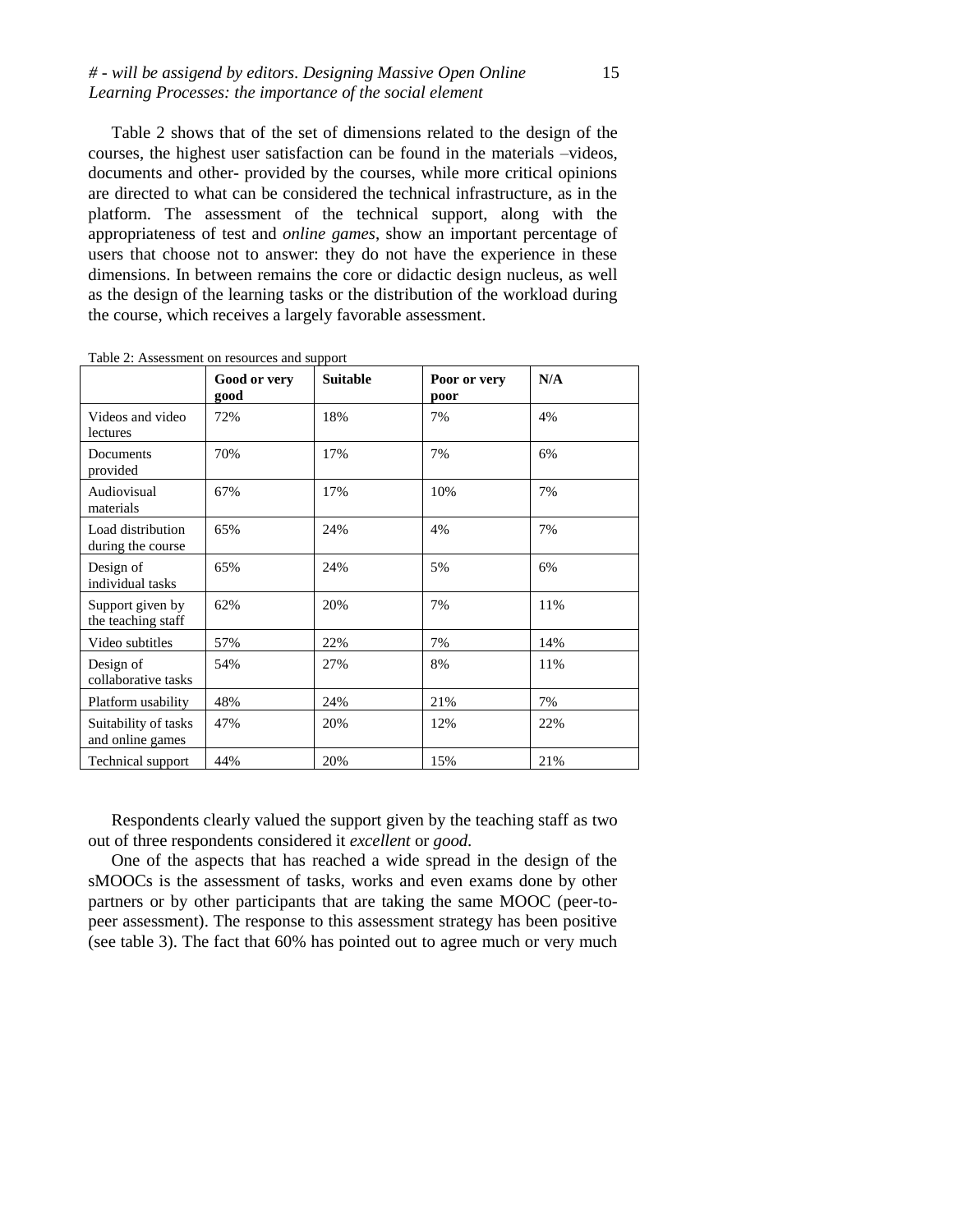with the fairness of this kind of assessment is an important basis to be taken in account when looking forward to the future.

Table 3: Proportion of respondents scoring peer assessment feedback satisfaction as "completely"or "to a large extent"

| This method of assessment is interesting | 72.32% |
|------------------------------------------|--------|
| This is a fair method of assessment      | 60.37% |

In the ECO sMOOCs concept participation and collaboration is an important dimension (see table 4). Therefore it is to be highlighted that 63% of the users consider the performance of other participants in posts and comments as *excellent* or *good*.

Table 4: Assessment of the interaction with other users as "Excellent or "Good"

| Social interaction and support given by other<br>learners                         | 59% |
|-----------------------------------------------------------------------------------|-----|
| Posts and comments made by other learners                                         | 63% |
| Posts, educational artifacts and resources<br>shared by the community of learners | 58% |
| Other users' feedback and comments on my<br>personal works                        | 56% |

It should be noted that 61.5% of learners considers the courses to be absolutely or highly well designed in order to enhance communication between participants and that ECO sMOOCs were considered to be participative courses.

Overall, the general user satisfaction with the ECO sMOOC model was highly positive: 28.3% respondents have rated their experience as "very good" and 56.3% as "satisfactory". That is, most (85%) are satisfied with the experience. Anyway, only 8% rated their overall experience as unsatisfactory or highly unsatisfactory.

It is important to note that four out of every five respondents consider that the sMOOCs have been correctly designed to achieve their proposed objectives (see table 5). Almost the same proportion considers that the courses promote learner creativity. The aspect that is less positively assessed by the respondents, in this dimension, is the interaction amongst learners, although still two-thirds consider that the design of the courses actively promoted such interaction.

Table 5: Completely or to a high extent user satisfaction on expectations, creativity, discussion, engagement and interaction

| Designed to achieve the proposed objectives   81% |     |
|---------------------------------------------------|-----|
| Promotes learner creativity                       | 78% |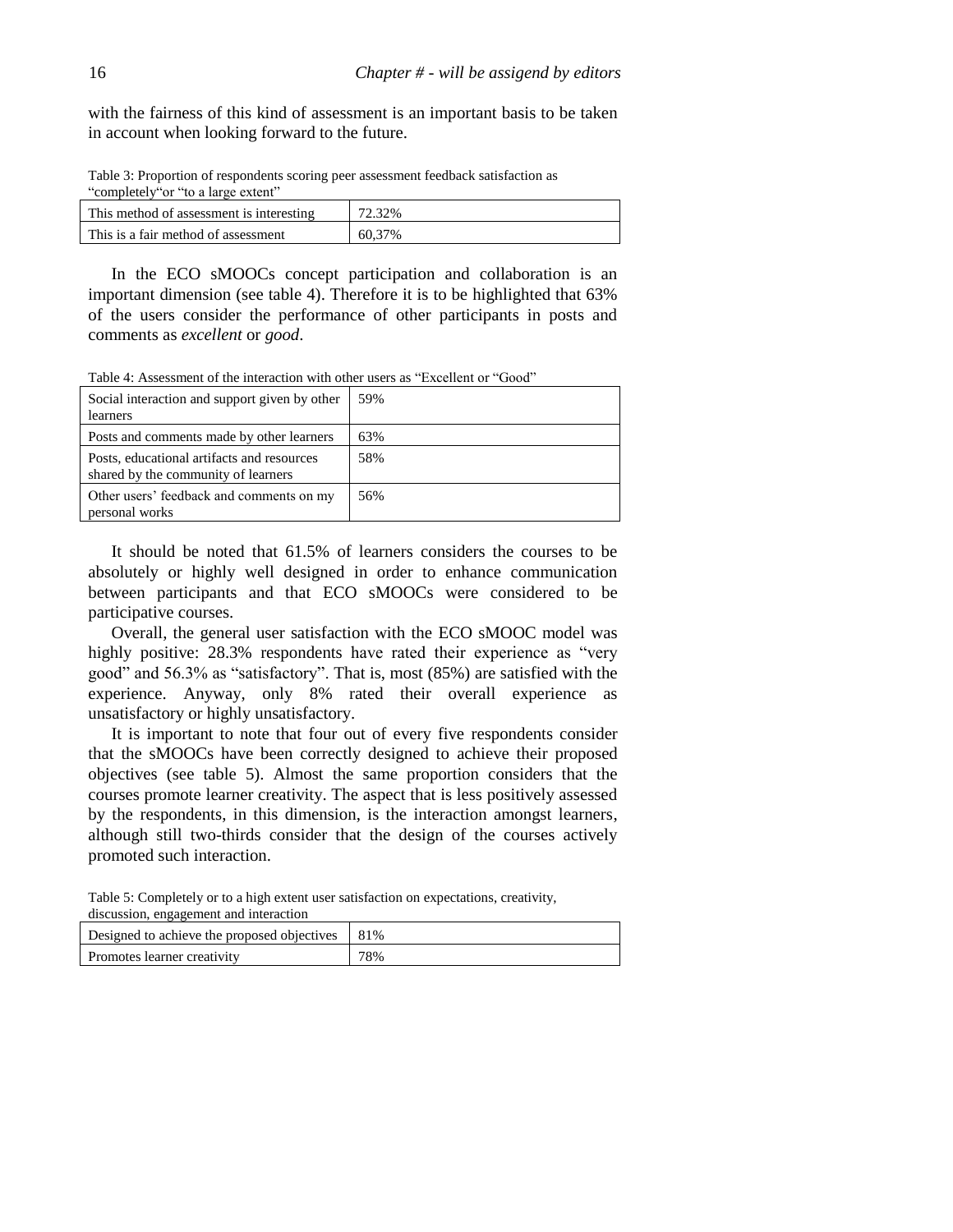| Promotes discussion and personal reflection | 76% |
|---------------------------------------------|-----|
| Promotes learner engagement                 | 75% |
| Promotes interaction amongst participants   | 65% |

The sMOOCs seem to have met the expectations: 12% indicate that the course completely met their expectations and 49% that the courses have met their expectations to a large extent. One third expected to learn new things, 14% expected to receive a certificate, 13% to improve their training and their professional opportunities and, lastly, a similar percentage pointed out that they enrolled in the courses in order to experiment and know about MOOCs. It should be taken into account that half of the respondents informed that they have never taken a MOOC before.

From a career standpoint, 54% of the respondents confirmed that our sMOOCs are of great relevance for their professional fields. Furthermore, 56% of respondents consider that they have learned a lot in the courses. These dimensions are without doubt the basis of the highly positive overall assessment of the courses.

Perhaps one of the best indirect indicators of overall user satisfaction on the first edition of our sMOOCs is the response to the question about their will to take another ECO sMOOC again: 78% says that they are willing to take an ECO sMOOC in the future. That is, almost four in every 5 participants would engage in future ECO sMOOCs.

### **5. CONCLUSION**

As referred in the beginning of this chapter, MOOCs have become a viral phenomenon in higher education. However, this explosion of interest and also of provision of courses was also followed by a lack of theoretical preparation or pedagogical experience. This has led to many failures and a generalized pessimism on the capability of this new format of online education to assure quality learning experiences and student success. Research needs therefore to develop new practice models built upon appropriate foundations that respect the principles of open education and take the most out of the new networked social environments. Similarly, in order for practice to be really effective, these new models must be embedded in a new educational and institutional culture.

The framework model developed by the pedagogical research team in the ECO partnership recognizes this challenge and has embraced it. We have designed a solution which relies heavily on a compromise between actual innovative practices of the partners involved, who have a relevant experience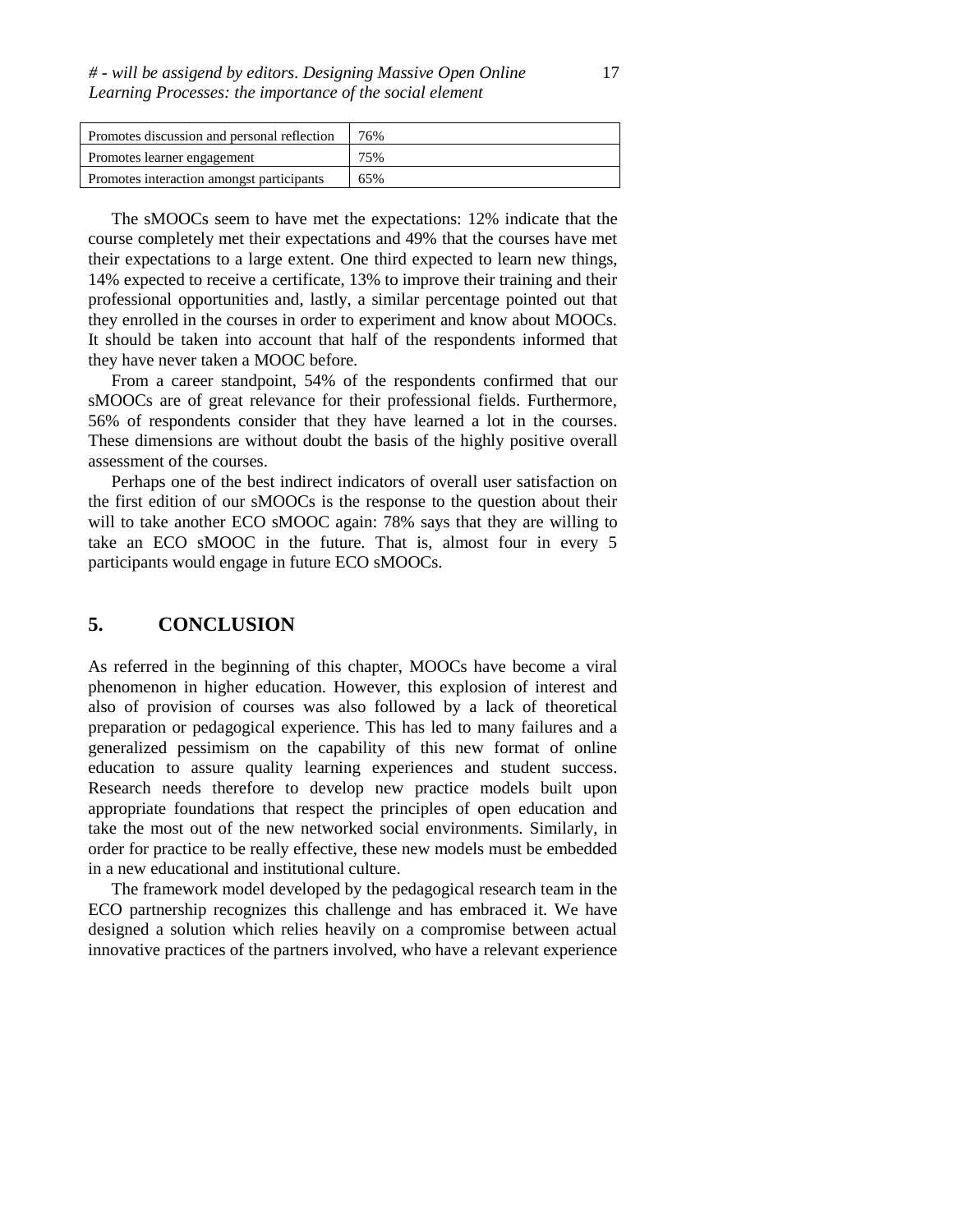in networked learning and/or have been providing MOOCs based on the same pedagogical principles, so there is some evidence as to their validity.

We believe the scope and scale of the experimentation conducted so far has proven the validity of our assumptions; notably, the importance of the introduction of the social element in order to assure success of massive open network learning experiences. However, findings of this experimentation are being used to improve the pedagogical framework even further.

#### **REFERENCES**

- Allen, I. E., & Seaman, J. (2014). *Grade change: Tracking online education in the United States. Babson Survey Research Group Report*. Retrieved from http://www.onlinelearningsurvey.com/reports/gradechange.pdf
- Andreason, K. (2013). Redefining the digital divide. Retrieved from http://www.economistinsights.com/analysis/redefining-digital-

divide/fullreport?region%5B4%5D=4&eloqua\_access=3206651642007732

- Bates, A. W. (2015). Teaching in a digital age. Guidelies for designing teaching and learning for a digital age.
- Brouns, F., Mota, J., Morgado, L., Jansen, D., Fano, S., Silva, A., & Teixeira, A. (2014). A networked learning framework for effective MOOC design: the ECO project approach. In A. M. Teixeira & A. Szücs (Eds.), *8th EDEN Research Workshop. Challenges for Research into Open & Distance Learning: Doing Things Better: Doing Better Things. Oxford, United Kingdom* Budapest, Hungary: EDEN.
- Clark, D. (2013). MOOCs: taxonomy of 8 types of MOOC. Donald Clark Plan B, April 16, 2013. Retrieved from http://donaldclarkplanb.blogspot.co.uk/2013/04/moocs-taxonomyof-8-types-of-mooc.html
- Conole, G. (2013). A new classification of MOOCs. MOOC Quality Project, June 4, 2013. Retrieved from http://mooc.efquel.org/a-new-classification-for-moocs-grainne-conole/
- Cope, B. Y., & Kalantzis, M. (Eds.). (2007). Ubiquitous Learning. Exploring the anywhere/anytime possibilities for learning in the age of digital media. Urbana: University of Illinois Press.
- European Commision. (2014). Digital inclusion and skills in EU 2014. Digital Agenda for Europe. Scoreboard. Retrieved from http://ec.europa.eu/digitalagenda/en/news/scoreboard-2014-digital-inclusion-and-skills-eu-2014
- European Commission. (2013). Opening up education: Innovative teaching and learning for all through new technologies and open educational resources. Retrieved from http://eurlex.europa.eu/legal-content/EN/TXT/PDF/?uri=CELEX:52013DC0654&from=EN
- Fueyo, A., Fano, S., Callejo, J., Brouns, F., Gutiérrez, A., Bossu, A., . . . Lima, M. d. (2015). *D4.3 Report on users satisfaction*. Retrieved from http://project.ecolearning.eu/wpcontent/uploads/2015/10/ECO\_D4.3-Report-on-users-satisfaction-vFINAL.pdf
- Gaebel, M., Kupriyanova, V., Morais, R., & Colucci, E. (2014). E-learning in European higher education institutions: Results of a mapping survey conducted in October-December 2013. Retrieved from http://www.eua.be/Libraries/Publication/elearning\_survey.sflb.ashx
- Jansen, D., & Schuwer, R. (2015). Institutional MOOC strategies in Europe. Status report based on a mapping survey conducted in October - December 2014. EADTU. Retrieved from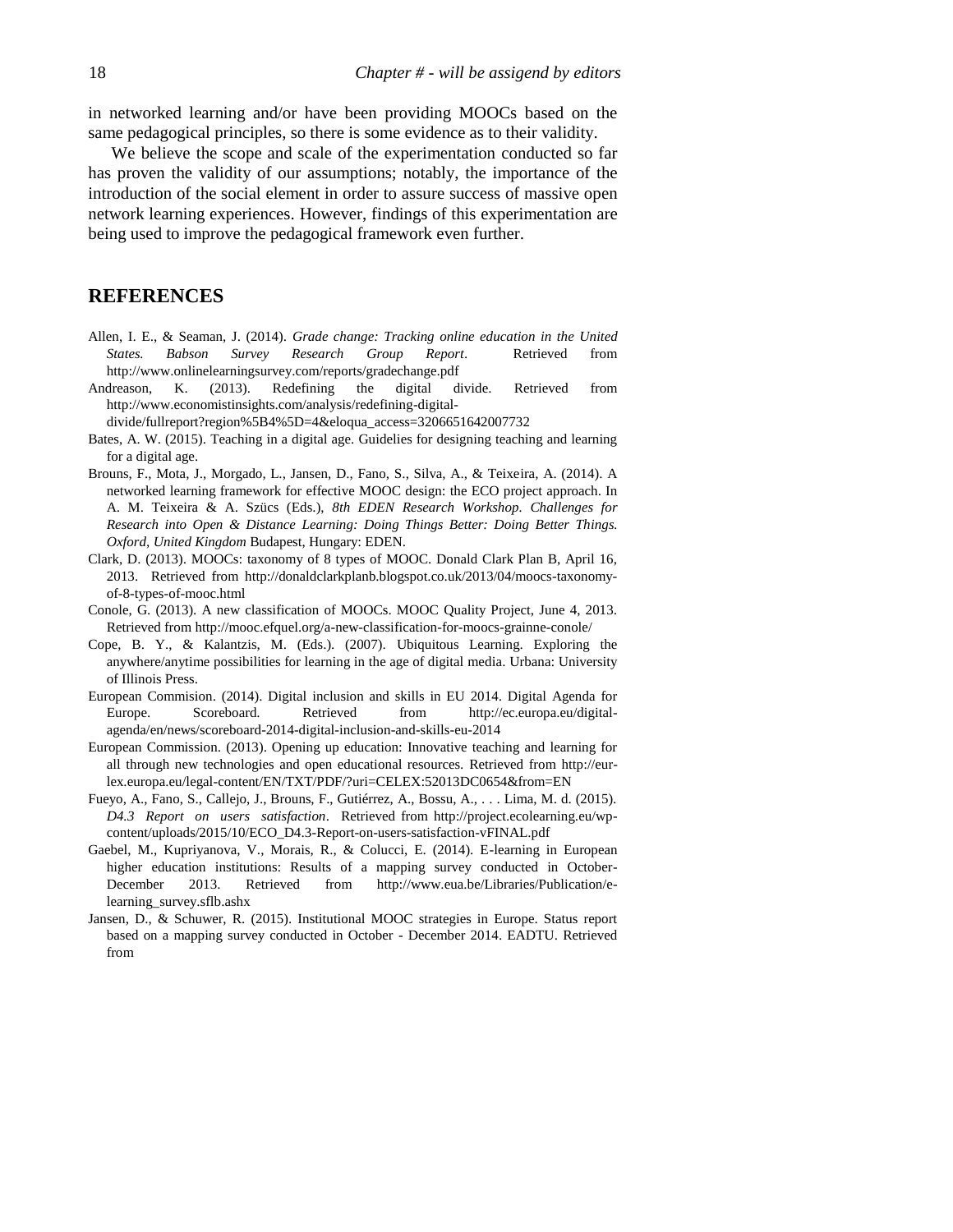http://www.eadtu.eu/documents/Publications/OEenM/Institutional\_MOOC\_strategies\_in\_ Europe.pdf

- Jansen, D., Schuwer, R., Teixeira, A., & Aydin, H. (in press). Comparing MOOC adoption strategies in Europe: Results from the HOME project survey. *International Review of Research in Open and Distributed Learning, Special Issue on European MOOCs*.
- JRC-IPTS. (2015). How are higher education institutions dealing with openness? A survey of practices, beliefs and strategies in five European countries: JRC Institute for Prospective Technological Studies, European Commission.
- Kapp, K. (2012). The gamification of learing and instruction: Game-based methods and strategies for training and education. San Francisco: Pfeiffer.
- Mulder, F., & Jansen, D. (2015). MOOCs for opening up education and the OpenupEd initiative. In C. J. Bonk, M. M. Lee, T. C. Reeves & T. H. Reynolds (Eds.), *The MOOCs and Open Education Around the World*. New York: Routledge Tayler & Francis Group.
- Roscorla, T. (2012). Massively Open Online Courses are 'Here to stay'. Retrieved from http://www.centerdigitaled.com/policy/MOOCs-Here-to-Stay.html
- Siemens, G. (2012). MOOCs are really a platform. Elearnspace. Learning, networks, knowledge, technology, community. Retrieved from http://www.elearnspace.org/blog/2012/07/25/moocs-are-really-a-platform/
- Teixeira, A., & Mota, J. (2013). Innovation and openness through MOOCs: Universidade Aberta's pedagogical model for non-formal online courses *Proceedings EDEN Conference 2013* (pp. 479-488). Oslo, Norway.
- Wong, L.-H., Milrad, M., & Specht, M. (Eds.). (2015). *Seamless learning in the age of mobile connectivity*: Springer.
- Yuan, L., Powell, S., & Olivier, B. (2014). *Beyond MOOCs: Sustainable online learning in institutions*. CETIS, Bolton, UK. Retrieved from http://publications.cetis.ac.uk/2014/898

## **ACKNOWLEDGEMENTS**

The authors would like to acknowledge the contributions of José Mota, Alejandro Silva, Alessandra Tomasini and Ada Giannatelli in developing the ECO pedagogical framework.

Part of the work carried out has been funded with support from the European Commission, under the ICT Policy Support Programme, as part of the Competitiveness and Innovation Framework Programme (CIP) in the ECO project under grant agreement n° 21127. This publication [communication] reflects the views only of the authors and the Commission cannot be held responsible for any use which may be made of the information contained therein.

### **AUTHOR INFORMATION**

Include the following information for each contributing author: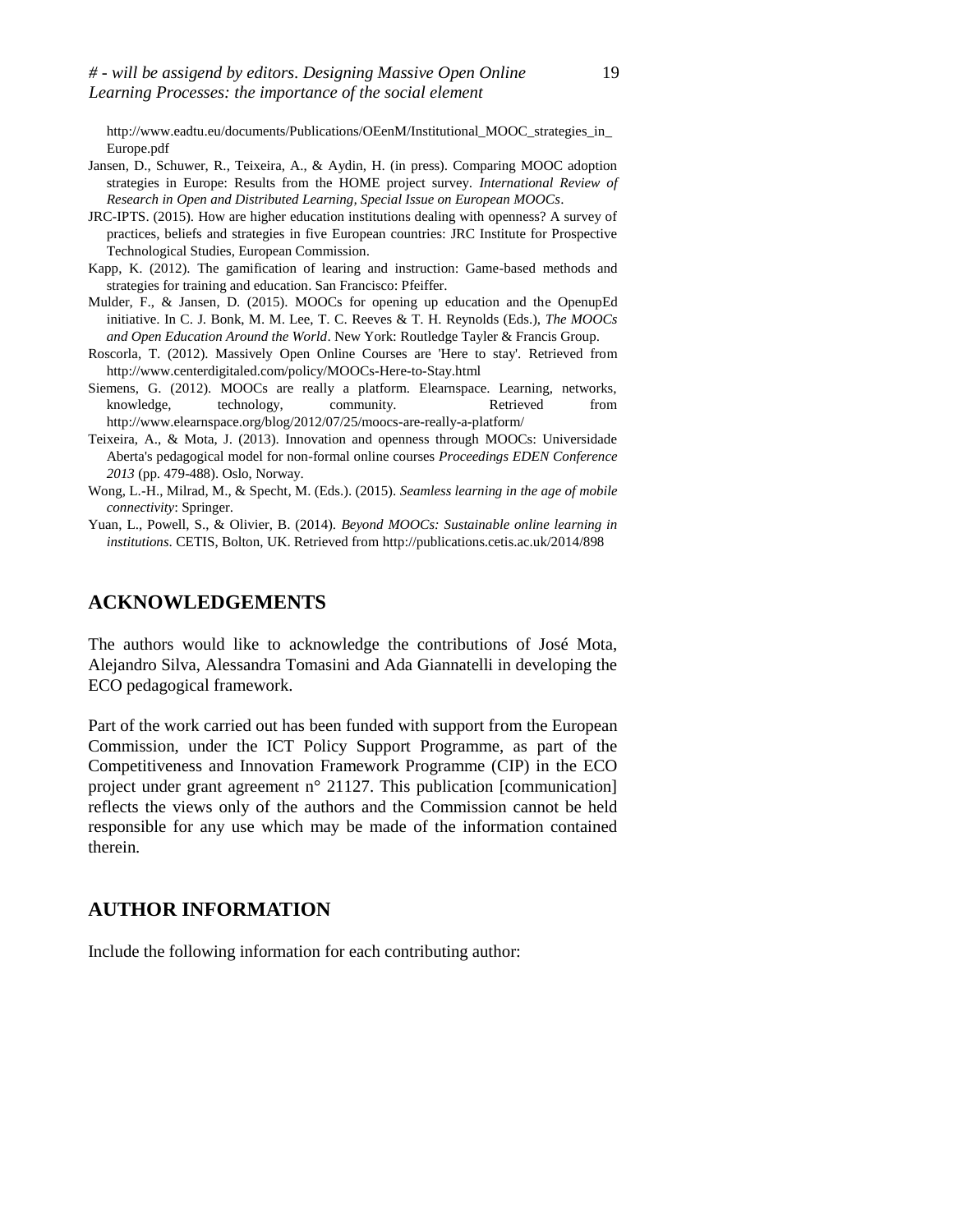Complete name (last/family name, first/given name, and middle name or initial as appropriate and any desired suffix such as Junior, III, etc.): Brouns, Francis

Institutional affiliation: Open Universiteit, Welten Institute – Research Centre for Learning, Teaching and Technology

Institutional address: Valkenburgerweg 177, 6419 AT Heerlen, The **Netherlands** 

Complete mailing address: PO Box 2970, 6401 DL Heerlen, The **Netherlands** 

Telephone number: +31 45 5762152

Fax number (optional): +31 45 5762800

Email address: francis.brouns@ou.nl

Website (optional): welteninstitute.org

Short biographical sketch (200 words maximum): Francis Brouns is associate professor and has been employed at the Welten Institute, formerly known as OTEC, then CELSTEC since 1999. Her expertise lies in the development of innovative online learning environments in support of lifelong learning. This includes formal and informal learning. Research focus lies on design and implementation of learning networks, providing support for social learning. Currently research is moving more towards MOOCs. She participates or has participated in several large European funded projects, such as TENCompetence, Open Discovery Space, the CiP MOOC projects EMMA and ECO.

Complete name (last/family name, first/given name, and middle name or initial as appropriate and any desired suffix such as Junior, III, etc.): Teixeira, António

Institutional affiliation: Universidade Aberta, Education and Distance Learning Department, LEaD - Distance Learning and eLearning Laboratory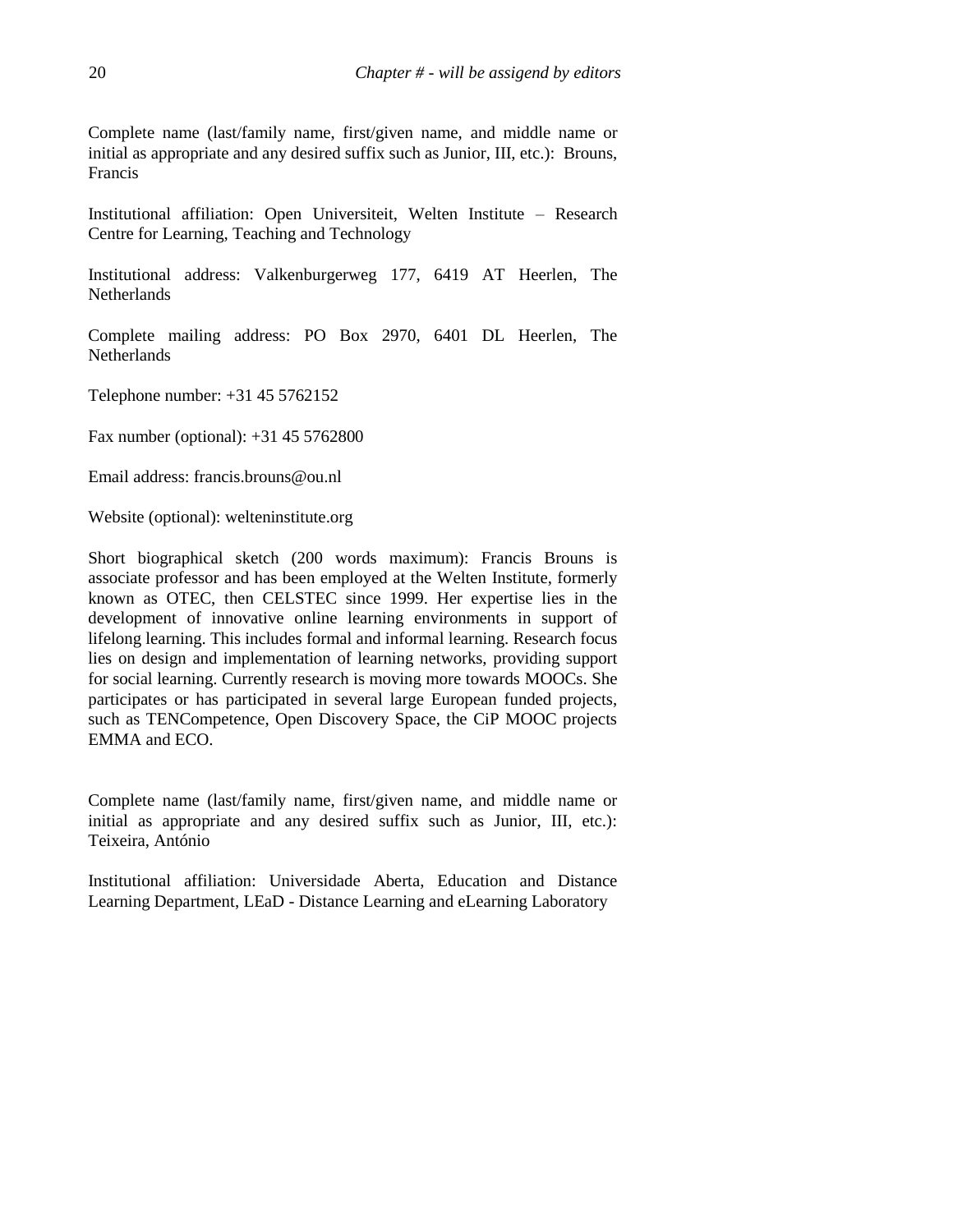Institutional address: Rua da Escola Politécnica, 141, 1269-001 Lisboa, Portugal

Complete mailing address: Rua Manuel Almeida Vasconcelos, 153, 2ºE, 2775-714 Carcavelos, Portugal

Telephone number: +351214532156

Fax number (optional):

Email address: Antonio.Teixeira@uab.pt

Website (optional):

Short biographical sketch (200 words maximum):

António Teixeira a Professor at Universidade Aberta, the Portuguese Open University (Department of Education and Distance Learning), since 1991, and a researcher at the University of Lisbon. He is also the President of EDEN – European Distance and E-learning Network and a Director at Ibstpi – International Board of Standards for Training, Performance and Instruction. From 2006 to 2009, he was Pro-rector for innovation in Distance Learning at Universidade Aberta. In that capacity, he conceived the strategy and managed the university's successful and speedy transition process from a print-based distance learning institution to a fully online one. Over the years he has participated in over twenty international research projects, funded by the European Commission or the William and Flora Hewlett Foundation, and has been a member of several task forces on open educational resources and practices, lifelong learning, virtual mobility and sustainable development. He was a visiting scholar at the Korean National Open University in 2010 and received an EDEN Fellowship for demonstrating excellence in professional practice of open, distance and elearning. He was co-author of the iMOOC, the first institutional pedagogical model specifically designed for massive open learning.

Complete name (last/family name, first/given name, and middle name or initial as appropriate and any desired suffix such as Junior, III, etc.): Morgado, Lina

Institutional affiliation: Universidade Aberta, Education and Distance Learning Department, LEaD - Distance Education and eLearning Laboratory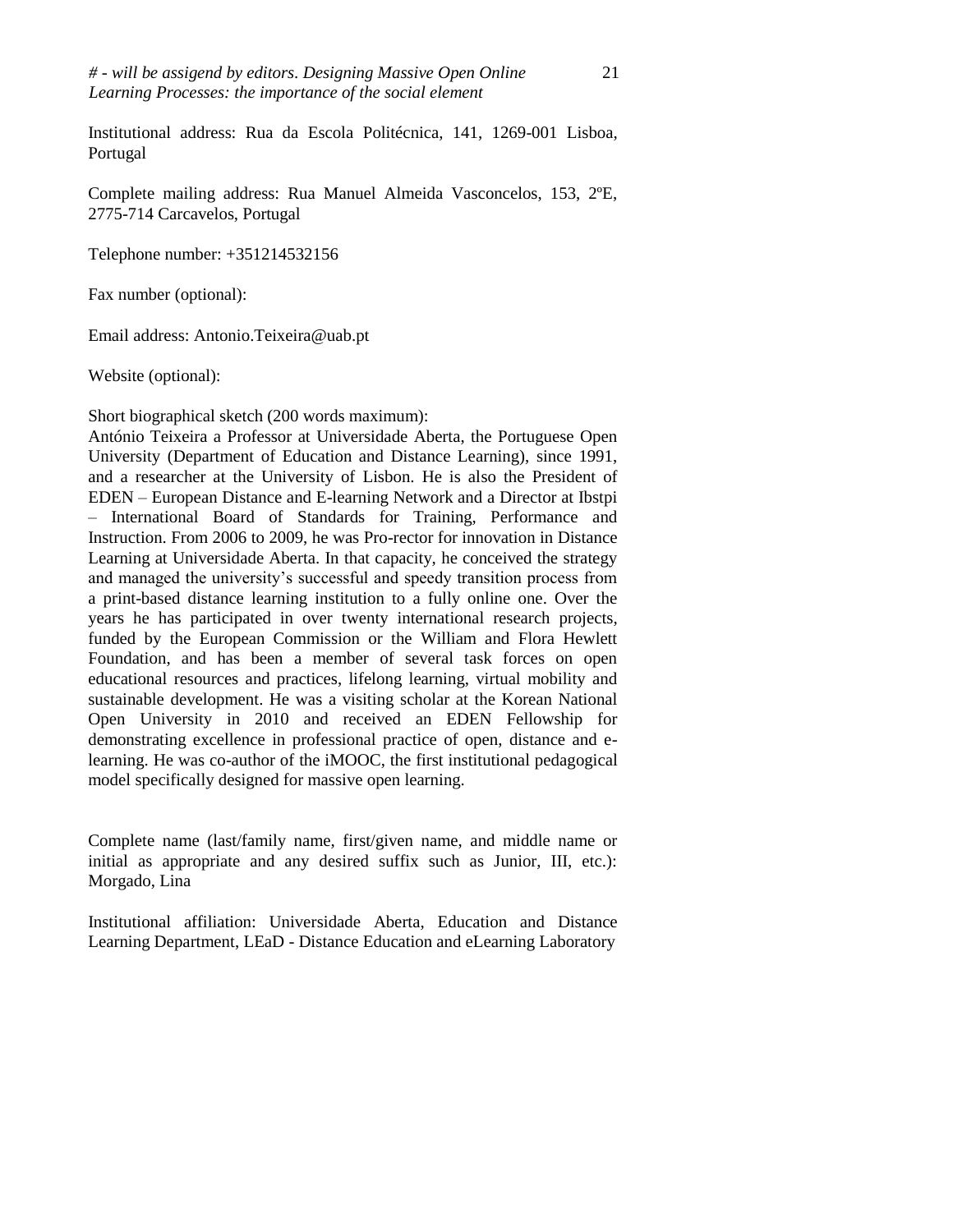Institutional address: Rua da Escola Politécnica, 141, 1269-001 Lisboa, Portugal

Complete mailing address: Rua da Escola Politécnica 147, 1269-001 Lisbon, Portugal

Telephone number: +351217978068

Fax number (optional):

Email address: Lina.Morgado@uab.pt

Website (optional):

Short biographical sketch (200 words maximum): Lina Morgado is a Professor at Universidade Aberta, the Portuguese Open University (UAb), and a researcher at the Distance Education and Elearning Laboratory (LE@D). She is co-author of the pedagogical model of Universidade Aberta. From 2006 to 2011, she was the coordinator of university teachers training programme for distance learning at Universidade Aberta and other Portuguese universities. She is the director of the master programme of Online Learning Pedagogy. She participates or has participated in several European funded projects, such as NeTCu, OpenProf, OUVM and MOOC projects, EMMA and ECO.

Complete name (last/family name, first/given name, and middle name or initial as appropriate and any desired suffix such as Junior, III, etc.): Fano, Santiago

Institutional affiliation: University of Oviedo, Education Sciences Department

Institutional address: C/ Aniceto Sela S/N, 33005 Oviedo, Asturias, Spain

Complete mailing address: Despacho 0022 Facultad de Formación del Profesorado. Universidad de Oviedo. C/ Aniceto Sela S/N, 33005 Oviedo, Asturias, Spain

Telephone number: +34985106259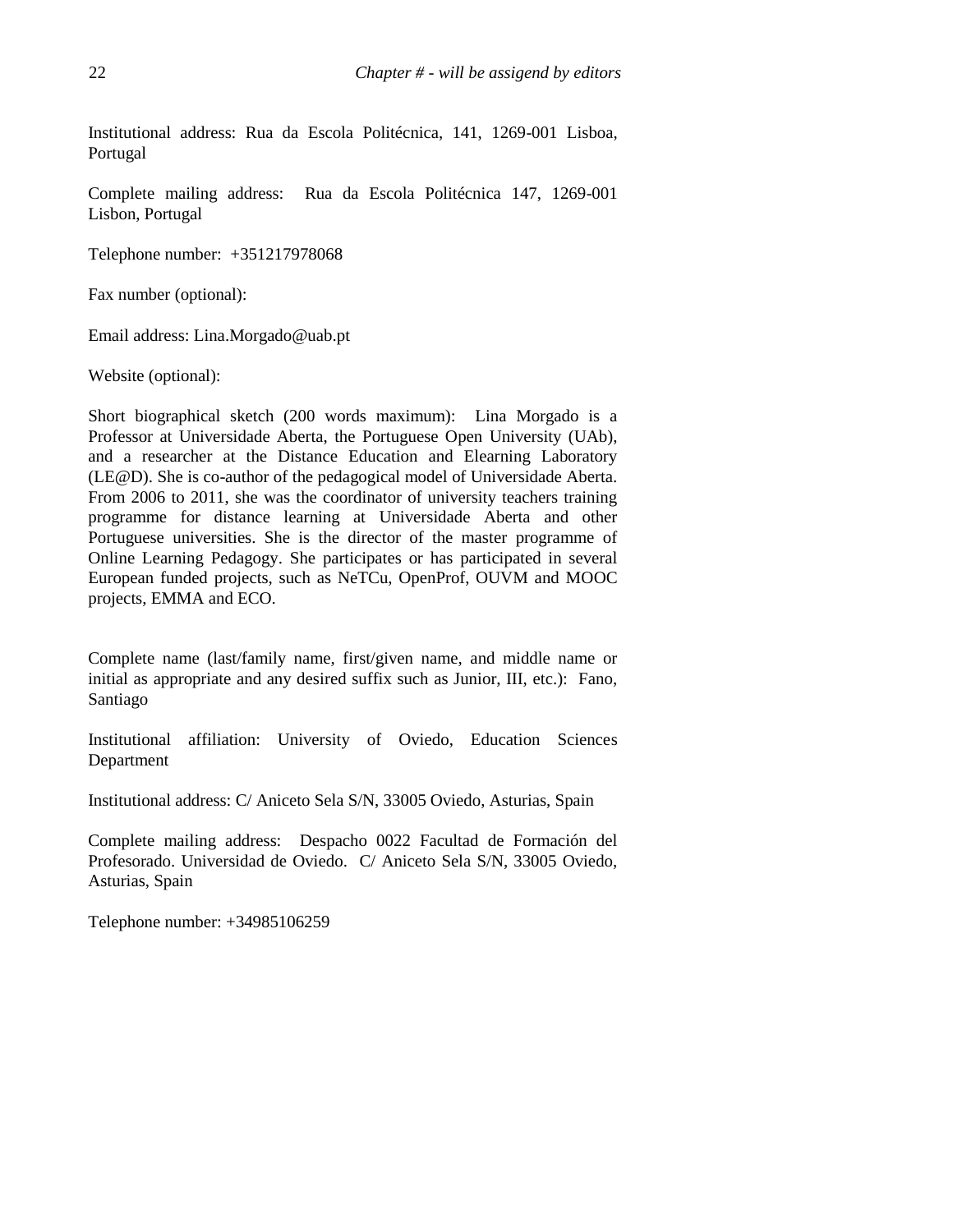*# - will be assigend by editors. Designing Massive Open Online Learning Processes: the importance of the social element*

Fax number (optional):

Email address: fanosantiago@uniovi.es

Website (optional): http://www.unioviedo.es/ecolearning/equipo/

Short biographical sketch (200 words maximum):

Researcher at University of Oviedo (Spain). Professor of the Social Media and Digital Learning Masters Degree of UNED. Licentiate in Pedagogy by the University of Oviedo (Highest Ranking Award for Excellence in Academic Performance). Bachelor of Education (Highest Ranking Award for Excellence in Academic Performance). Asturian Philology Expert Postgraduate Degree. Expert in Social Media, education and cyberactivism. Expert in Music Education and Minorized Languages education. Has taken part in various international academic conferences and seminars on Media Education, Teaching-Learning Virtual Environments, crytical analysis of digital media and cyberactivism.

Complete name (last/family name, first/given name, and middle name or initial as appropriate and any desired suffix such as Junior, III, etc.): Fueyo, Aquilina

Institutional affiliation: University of Oviedo, Education Sciences Department

Institutional address: Aniceto Sela S/N, 33005 Oviedo, Asturias, Spain

Complete mailing address: Despacho 207 Facultad de Formación del Profesorado y Educación. Universidad de Oviedo. C/ Aniceto Sela S/N, 33005 Oviedo, Asturias, Spain

Telephone number: +34985103223

Fax number (optional):

Email address: mafueyo@uniovi.es

Website (optional): http://www.unioviedo.es/ecolearning/equipo/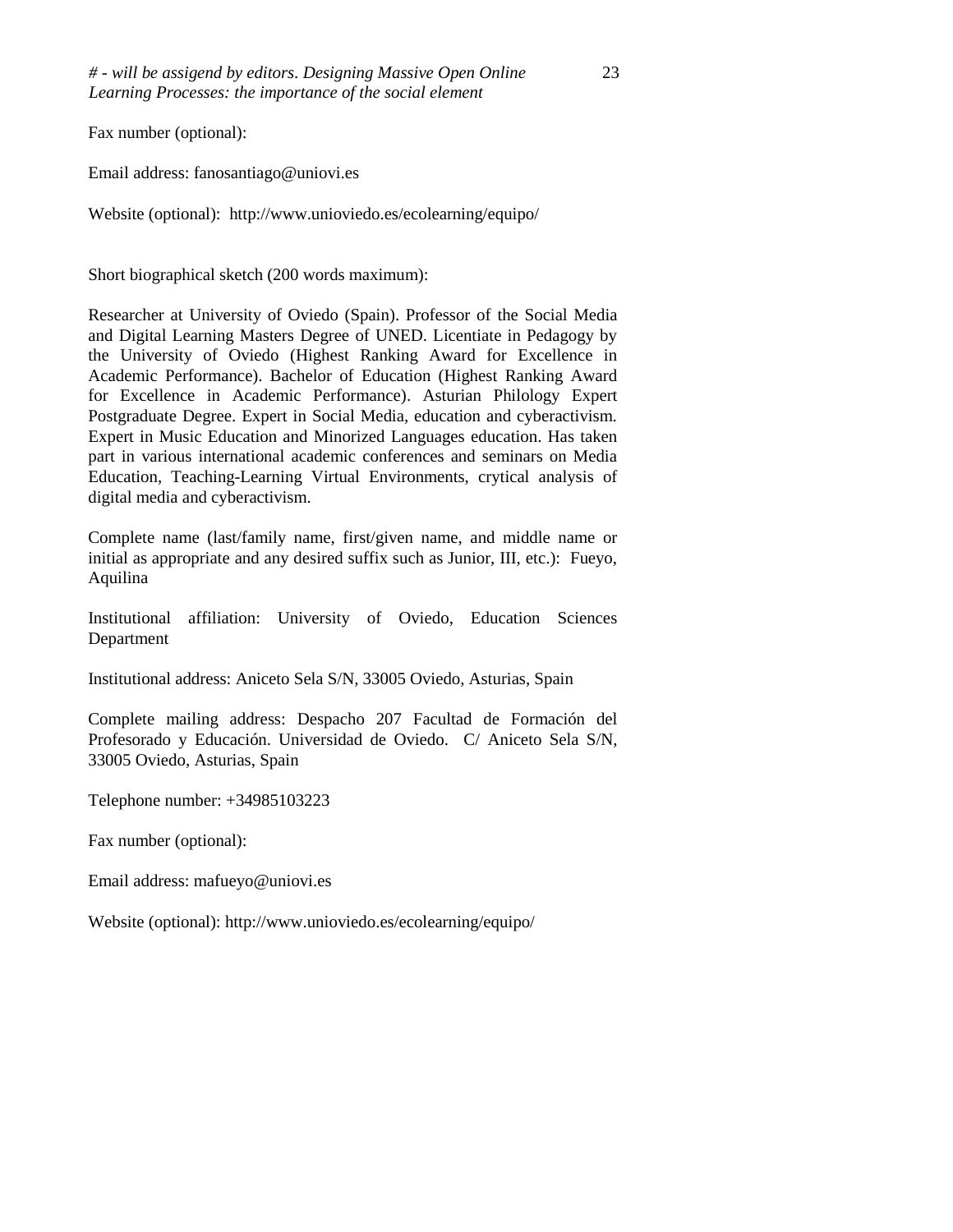Short biographical sketch (200 words maximum):

Full-time senior lecturer of Educational Technology at the University of Oviedo (Spain). Since 1988 she has developed educational activities as a university professor in the subjects of Educational Technology, Communication and Media Education, Educational, Computing Education, New Technologies for Education, and New Technologies for Education Innovation. She has taken part in official Master's Degrees and Doctorate Programs about Social Media, Communication and Education. She has a very long experience in the use of e-learning platforms and in the direction of projects based in Information and communication technologies. She has been an active researcher in the areas of Media education and Digital competence, Virtual Learning and Development Education. She has published a lot of articles in indexed journals and chapters in books, and various books on the aforementioned subjects.

Complete name (last/family name, first/given name, and middle name or initial as appropriate and any desired suffix such as Junior, III, etc.): Jansen, Darco

Institutional affiliation: EADTU (European Association of Distance Teaching Universities)

Institutional address: Valkenburgerweg 177, 6419 AT Heerlen, The **Netherlands** 

Complete mailing address: PO Box 2970, 6401 DL Heerlen, The **Netherlands** 

Telephone number: +31 6 14829106 and +31 45 576 2745

Fax number (optional):

Email address: darco.jansen@eadtu.eu

Website (optional): http://www.eadtu.eu/

Short biographical sketch (200 words maximum): Since 2010, Darco Jansen is programme manager at EADTU. He is responsible for development of themes for EADTU(-members) on Online Education, MOOCs and OER, Employability and on social innovation. Darco's fields of expertise are e-